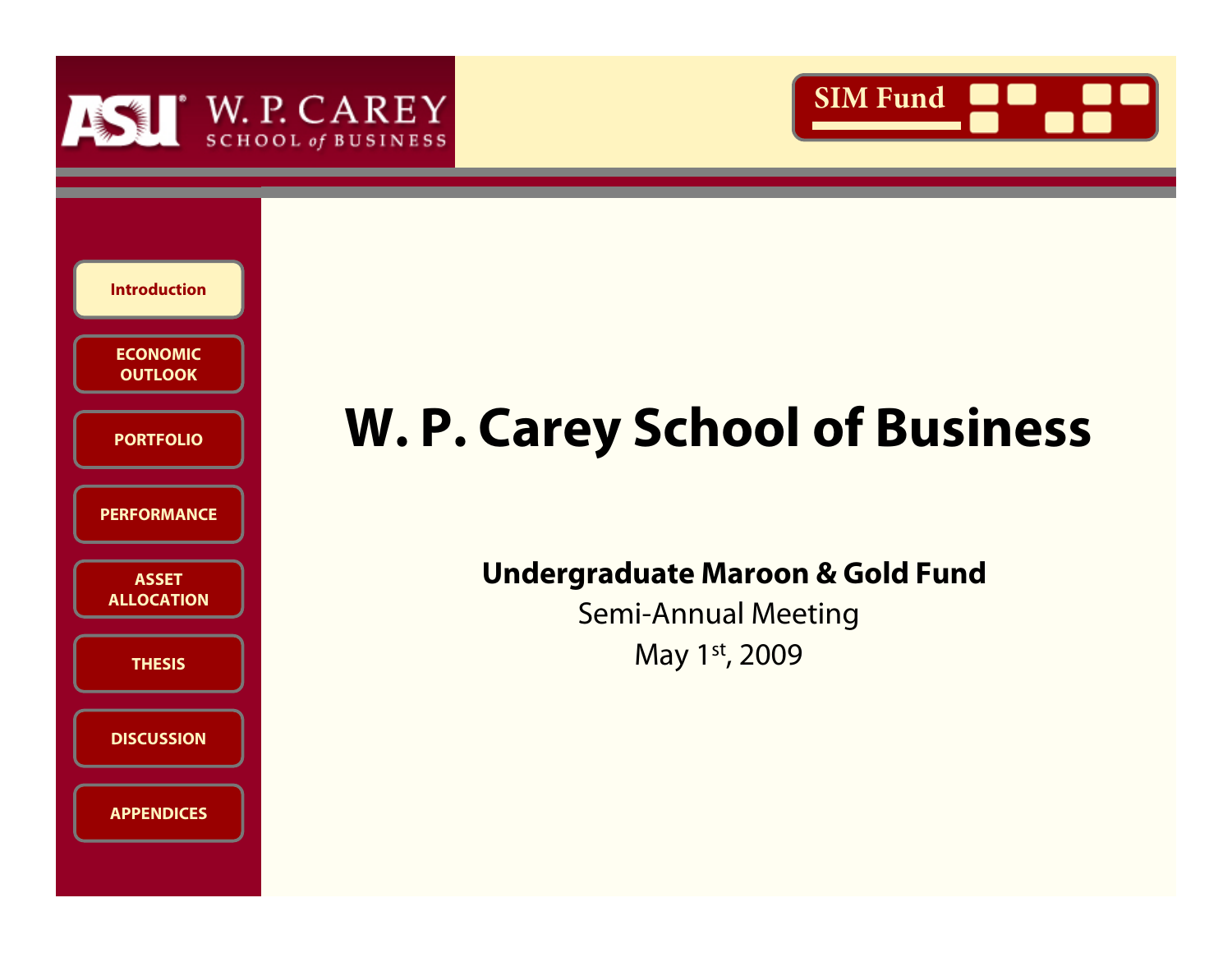



| <b>Introduction</b>               |
|-----------------------------------|
| <b>ECONOMIC</b><br><b>OUTLOOK</b> |
| <b>PORTFOLIO</b>                  |
| <b>PERFORMANCE</b>                |
| <b>ASSET</b><br><b>ALLOCATION</b> |
| <b>THESIS</b>                     |
| <b>DISCUSSION</b>                 |
| <b>APPENDICES</b>                 |

# **Today's Agenda**

- •Team introduction and fund objectives
- •Economic outlook and market overview
- • Portfolio: changes in portfolio style & management, and current composition
- •Performance vs. benchmarks
- •Asset allocation: GS & GENZ
- •Thesis Overview and UCO Position
- •Lessons learned and discussion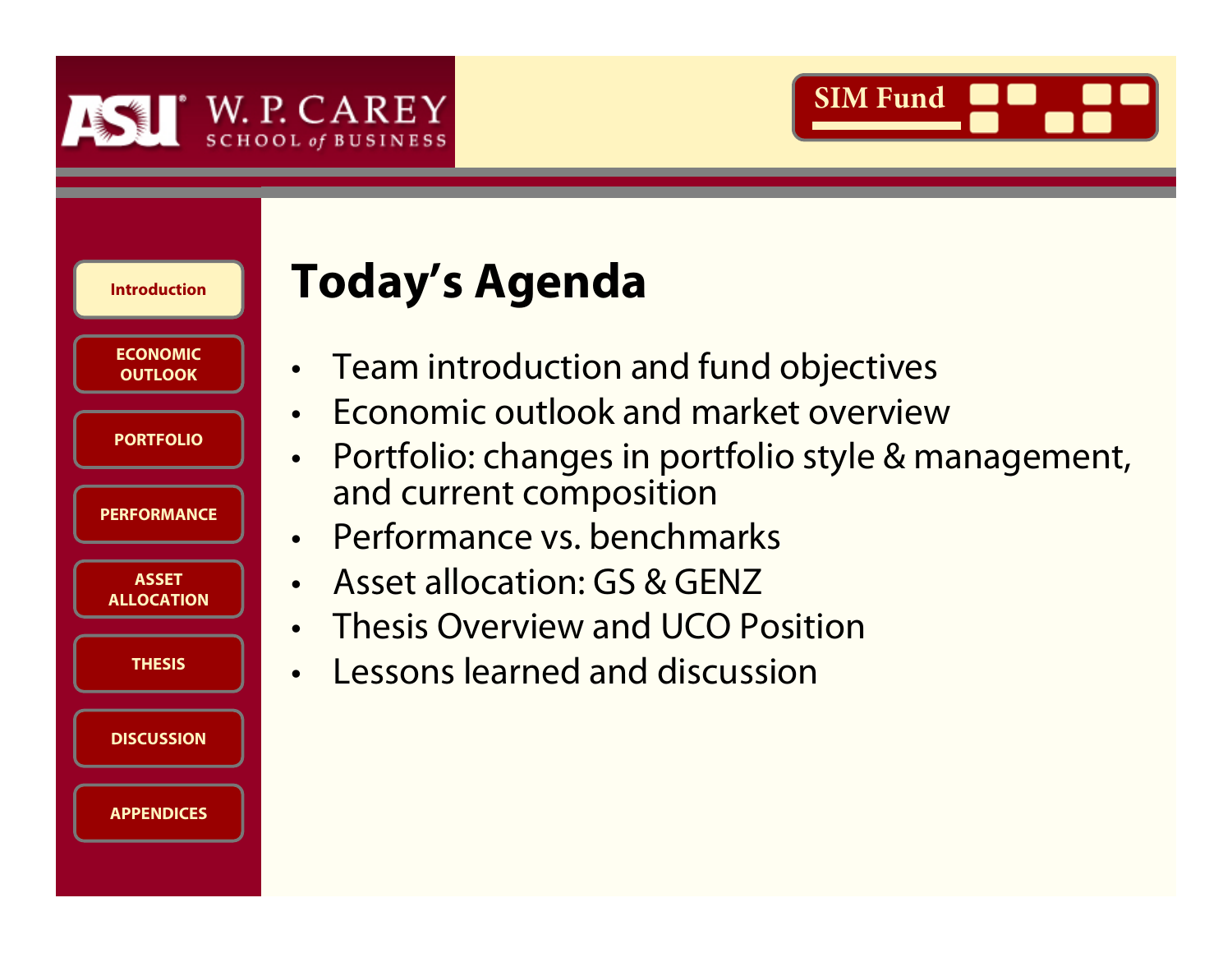





# **INITIAL ECONOMIC OVERVIEW**

### Daniel McAuley & Jeff LaFrance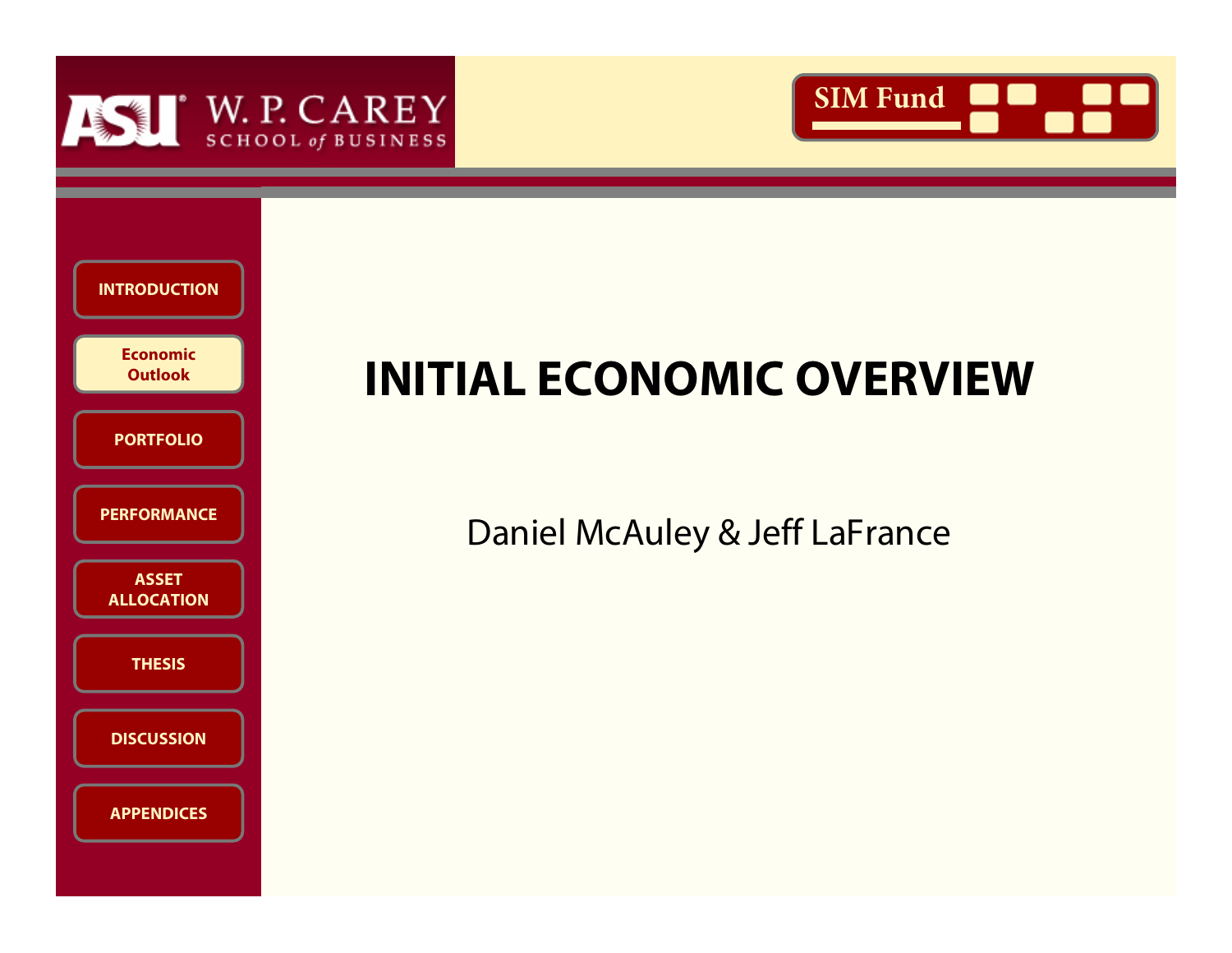



| <b>INTRODUCTION</b>               |
|-----------------------------------|
| Economic<br><b>Outlook</b>        |
| <b>PORTFOLIO</b>                  |
| <b>PERFORMANCE</b>                |
| <b>ASSET</b><br><b>ALLOCATION</b> |
| <b>THESIS</b>                     |
| <b>DISCUSSION</b>                 |
| <b>APPENDICES</b>                 |

# **Economic Outlook – January 2009**

## Economic Figures

- Consumer Confidence Index : 37.7 (historic low)
- Consumer Price Index (Core): -0.7% YoY since December; 2008 yearly change of +0.1%
- Case Schiller Home Index 19.1% YoY drop; 2.2% drop since **October**
- •**Outlook** 
	- We believed that equities would have a positive and volatile year
	- – Projected that oil would also rise in price due to slight increase in growth from present level, and due to a reversion to fair value
	- – Inflation would remain flat throughout the year and quantitative easing would prevent a deflationary spiral
	- –Housing market critical for overall market recovery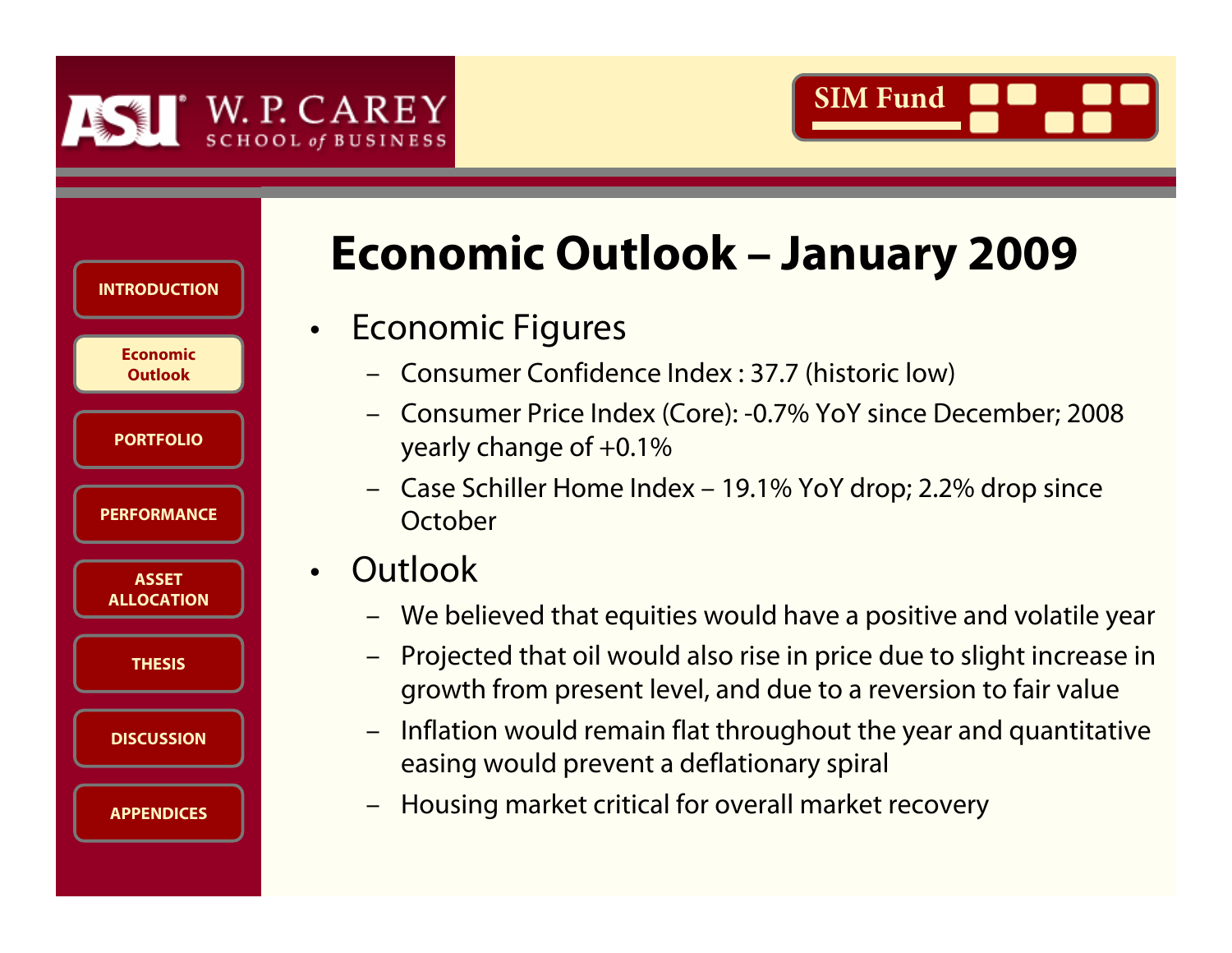





# **PORTFOLIO**

### Jeff LaFrance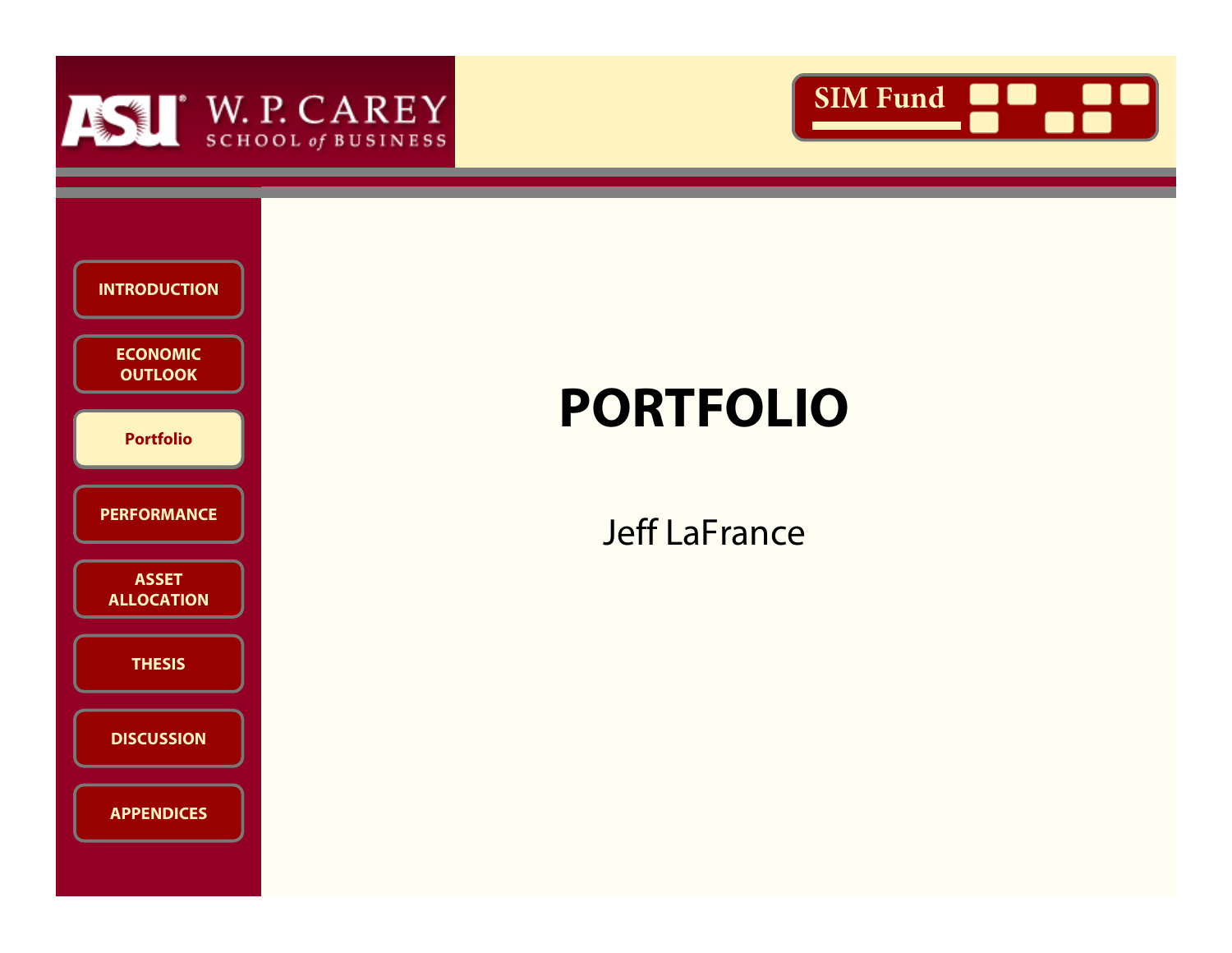



| <b>INTRODUCTION</b>               |  |
|-----------------------------------|--|
| <b>ECONOMIC</b><br><b>OUTLOOK</b> |  |
| <b>Portfolio</b>                  |  |
| <b>PERFORMANCE</b>                |  |
| <b>ASSET</b><br><b>ALLOCATION</b> |  |
| <b>THESIS</b>                     |  |
| <b>DISCUSSION</b>                 |  |
| <b>APPENDICES</b>                 |  |

# **Management Changes**

- Educational
	- Analysts assigned new sectors
- Operational
	- Sector weightings
- Position Execution
	- Laddering into positions
- Focus on Economic Outlook
	- Foundation for trades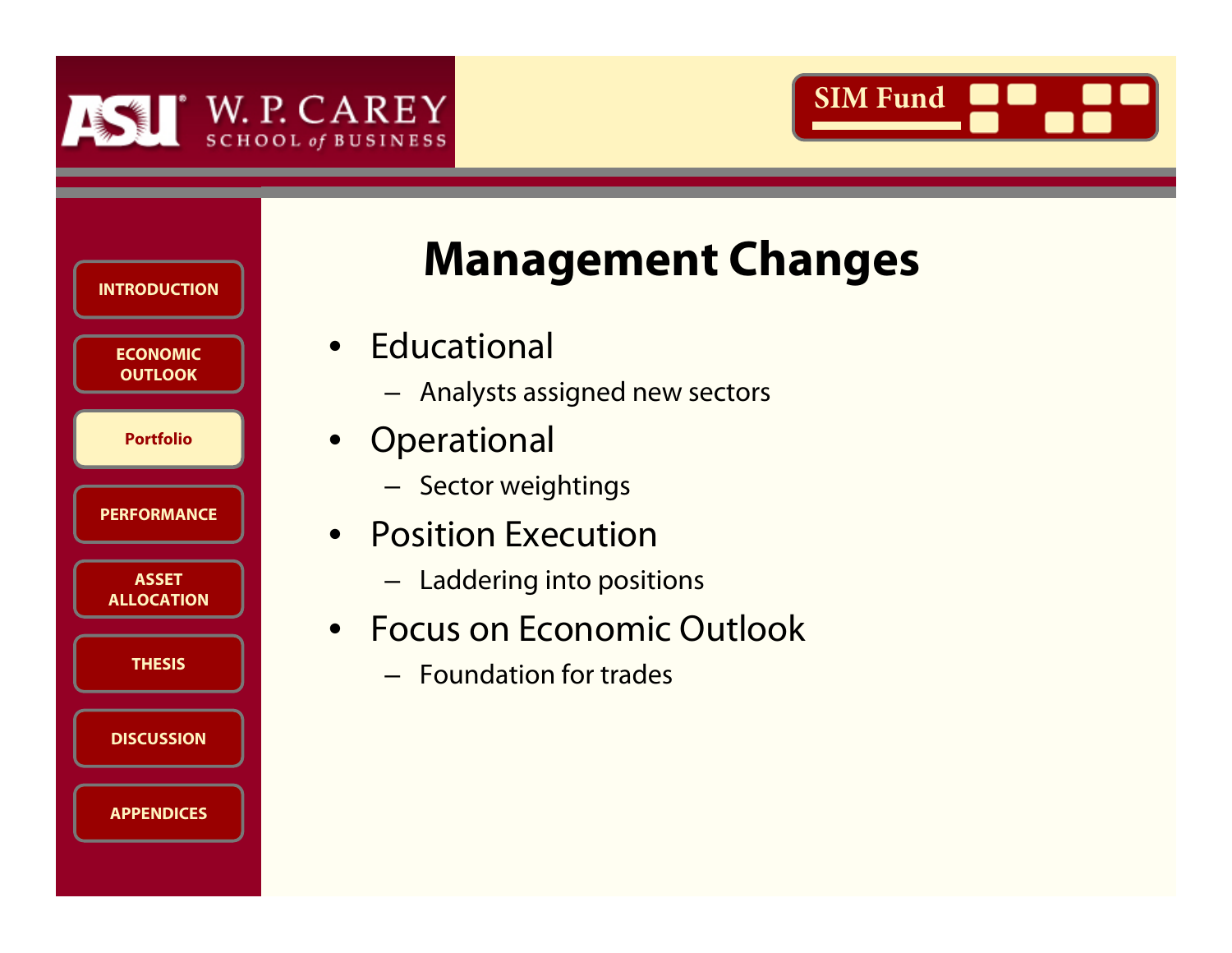

•



# **ECONOMIC ECONOMIC OUTLOOKEconomic OutlookOUTLOOKPORTFOLIOPortfolioPORTFOLIOPortfolioPERFORMANCEPERFORMANCEASSET ASSET ALLOCATIONALLOCATIONTHESISTHESISDISCUSSIONDISCUSSIONPORTFOLIOINTRODUCTIONAPPENDICESAPPENDICES**

# **PORTFOLIO**

- Diversified, large-cap value fund
	- –Defensive strategy amidst tough economic climate
	- –Bargain hunting opportunities
	- –Information widely available, help with learning process
- • Investment selection criteria
	- –Market cap: 8+ billion, Price to Book: < 3, Price to earnings: < 20
- • Seven stocks, three sectors excluded
	- –**Materials**
	- –Consumer Discretionary
	- –Information Technology
- Limited initial exposure to financials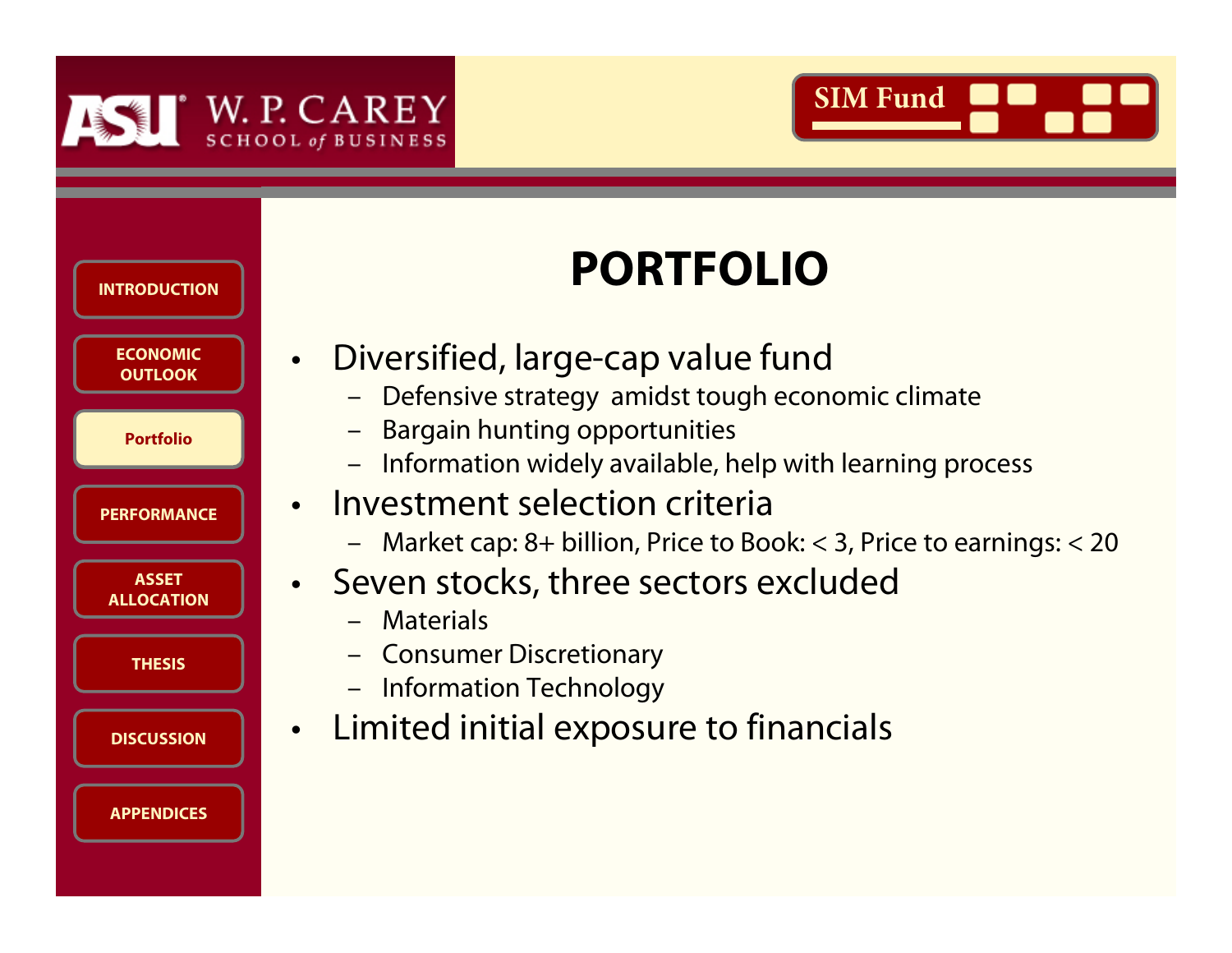



| <b>INTRODUCTION</b>               |  |
|-----------------------------------|--|
| <b>ECONOMIC</b><br><b>OUTLOOK</b> |  |
| <b>Portfolio</b>                  |  |
| <b>PERFORMANCE</b>                |  |
| <b>ASSET</b><br><b>ALLOCATION</b> |  |
| <b>THESIS</b>                     |  |
| <b>DISCUSSION</b>                 |  |
| <b>APPENDICES</b>                 |  |

# **Benchmark Analysis vs. Last Sem.**

Most recent vs. Last Semester

- S&P 500 Value Index Fund (IVE)
	- P/E: 14.14 vs. 15.31
	- P/B: 2.53 vs. 2.23
	- Beta: 1.09 vs. 0.98
- Our Fund
	- $-$  P/F : 16.29 vs. 10.02
	- $-$  P/B: 2.24 vs. 2.67
	- Beta: 0.86 vs. 0.90

How well are we correlated to the benchmark?Biotech overweighting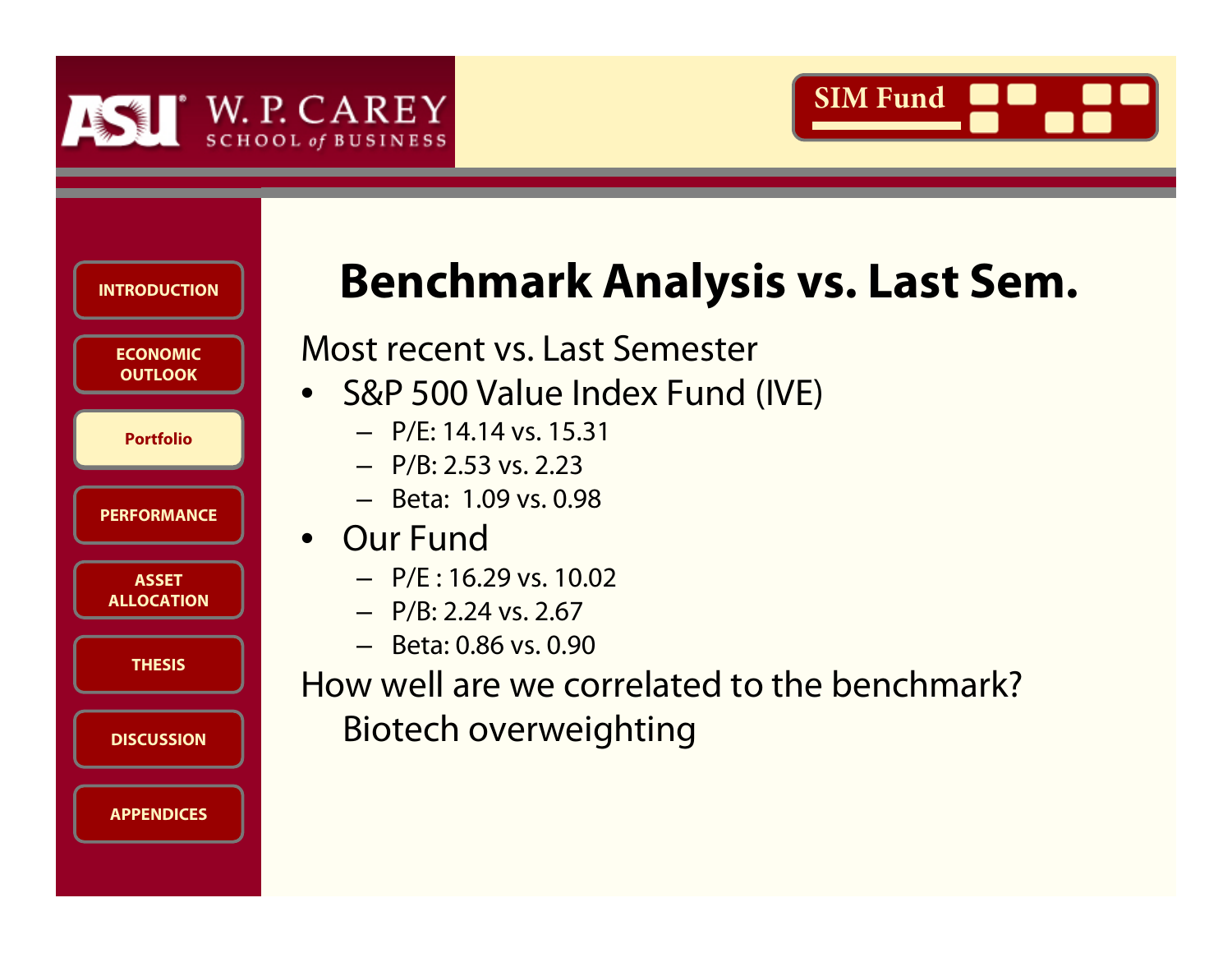





# **PERFORMANCE**

Don Bowen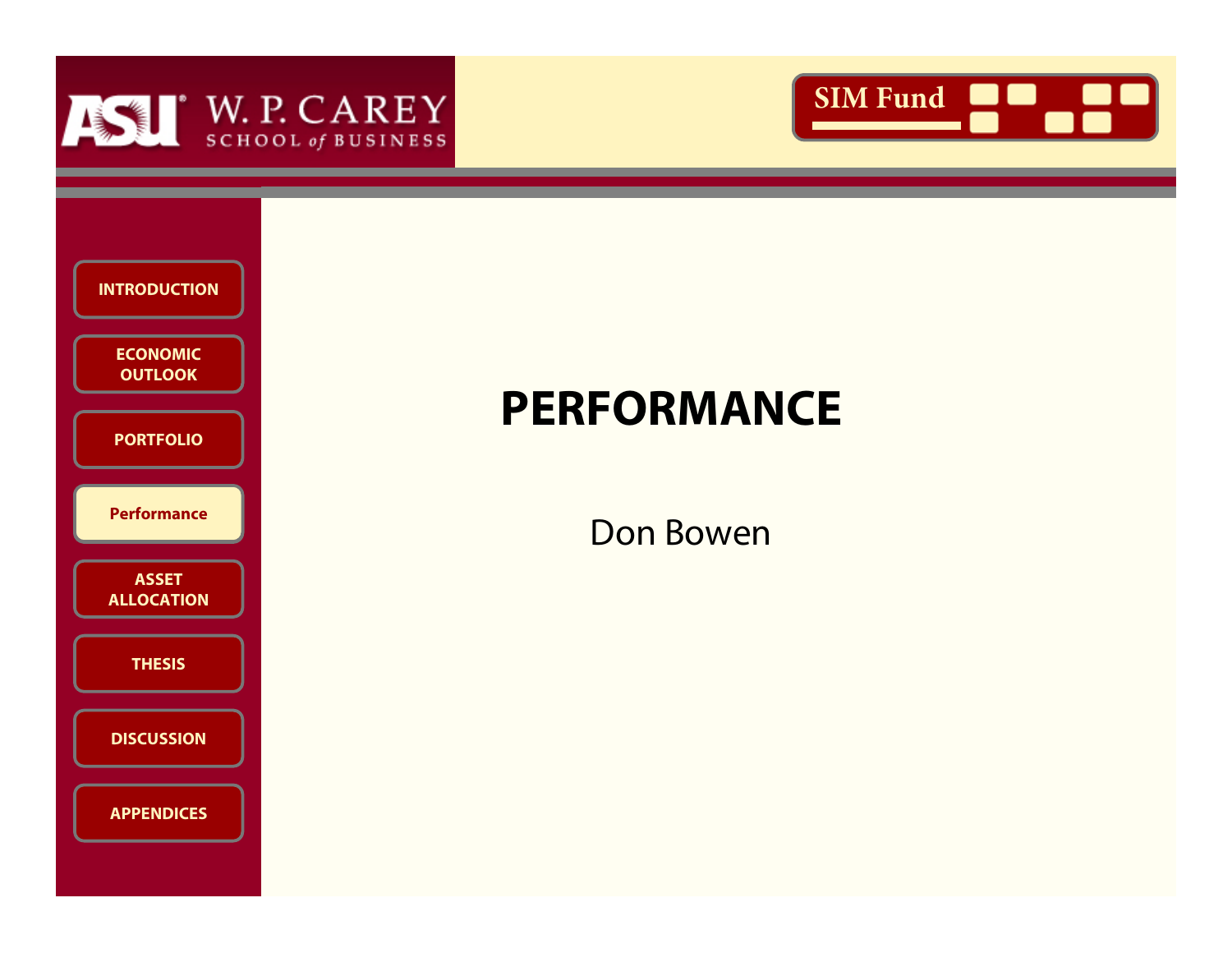



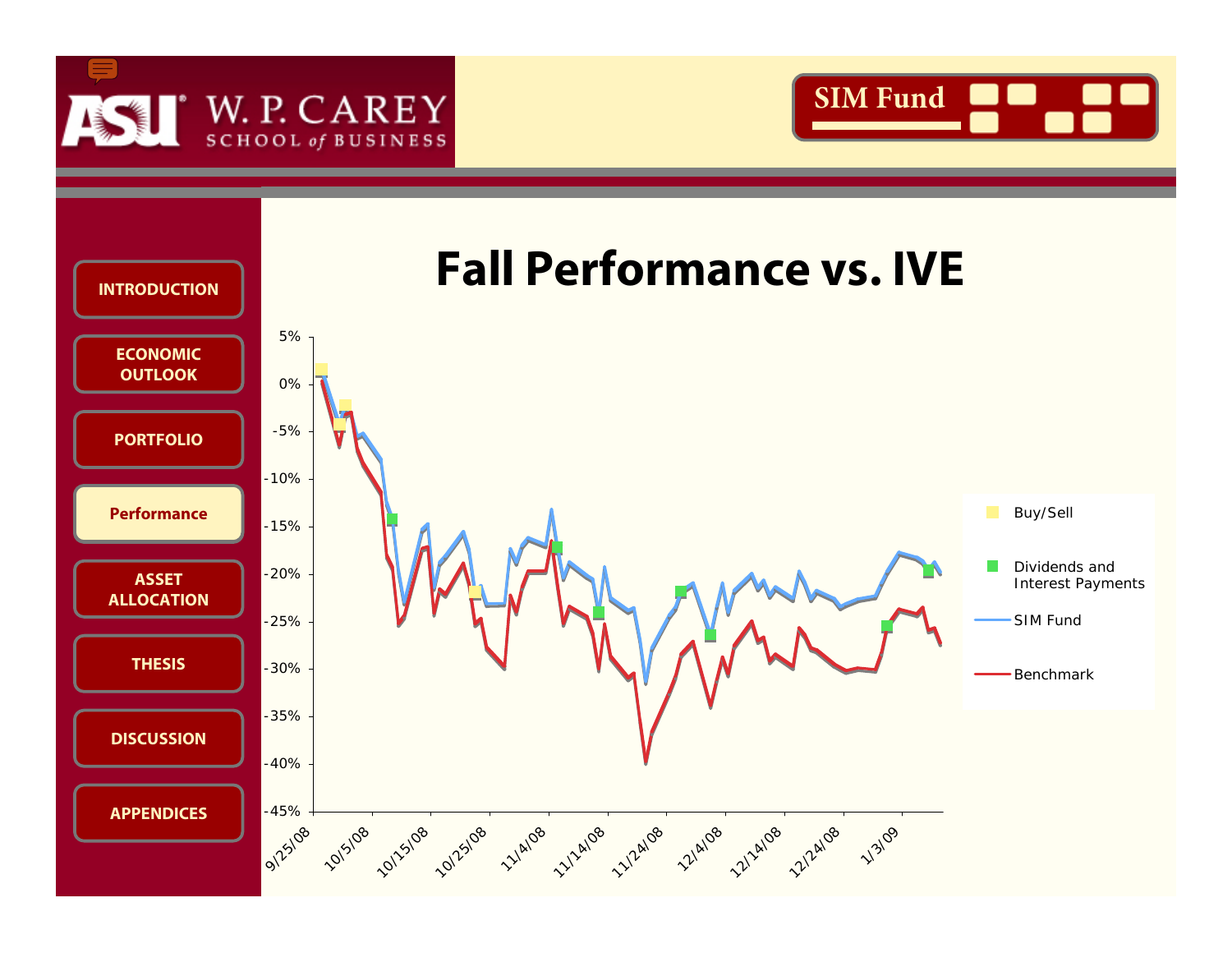



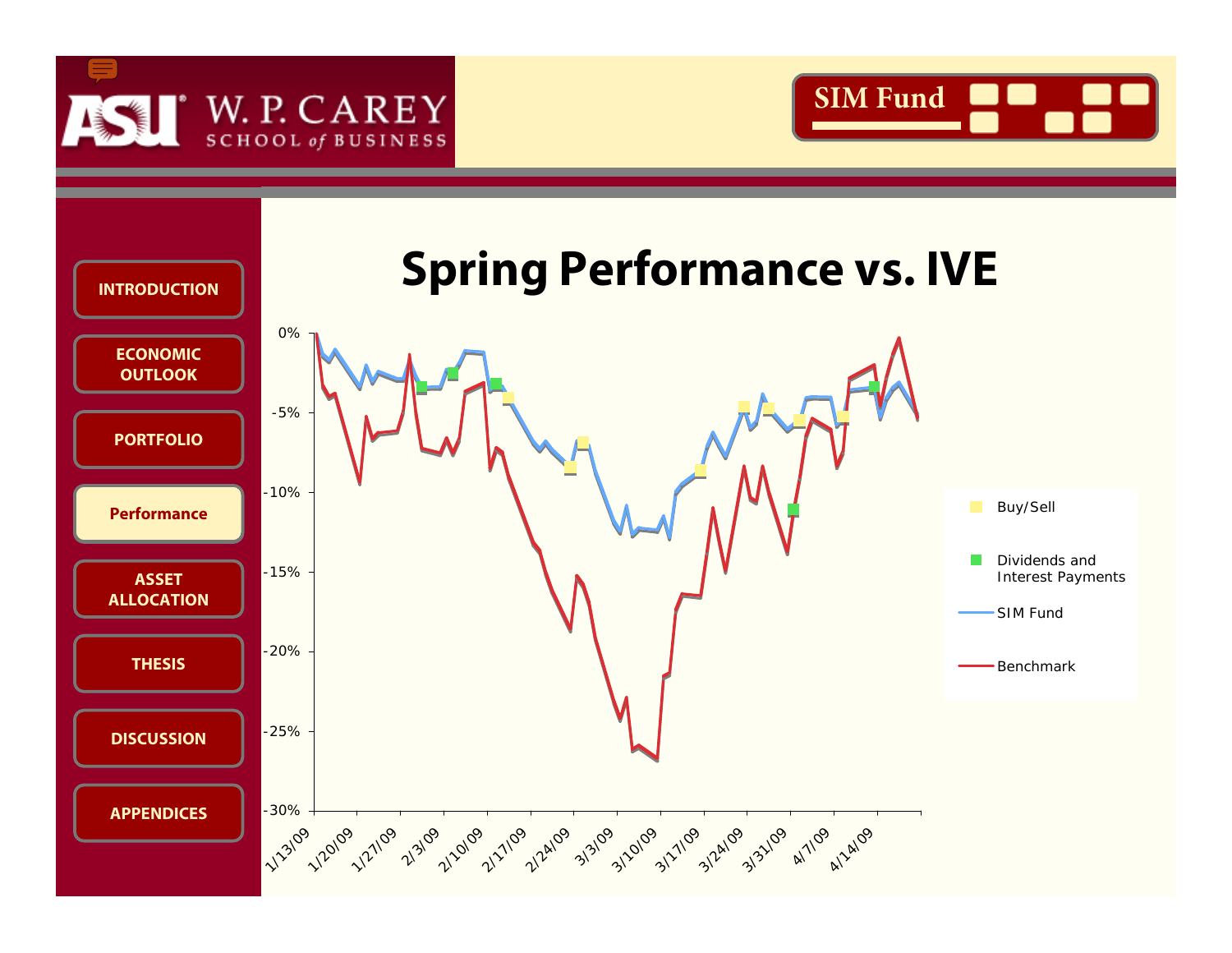





# **Dividend Persistence**

- Fall Stocks
	- EXC
	- NOC
	- PFE
	- –**TSCDY**
	- VZ
	- USB
- •• Spring Stocks
	- ABT
	- LQD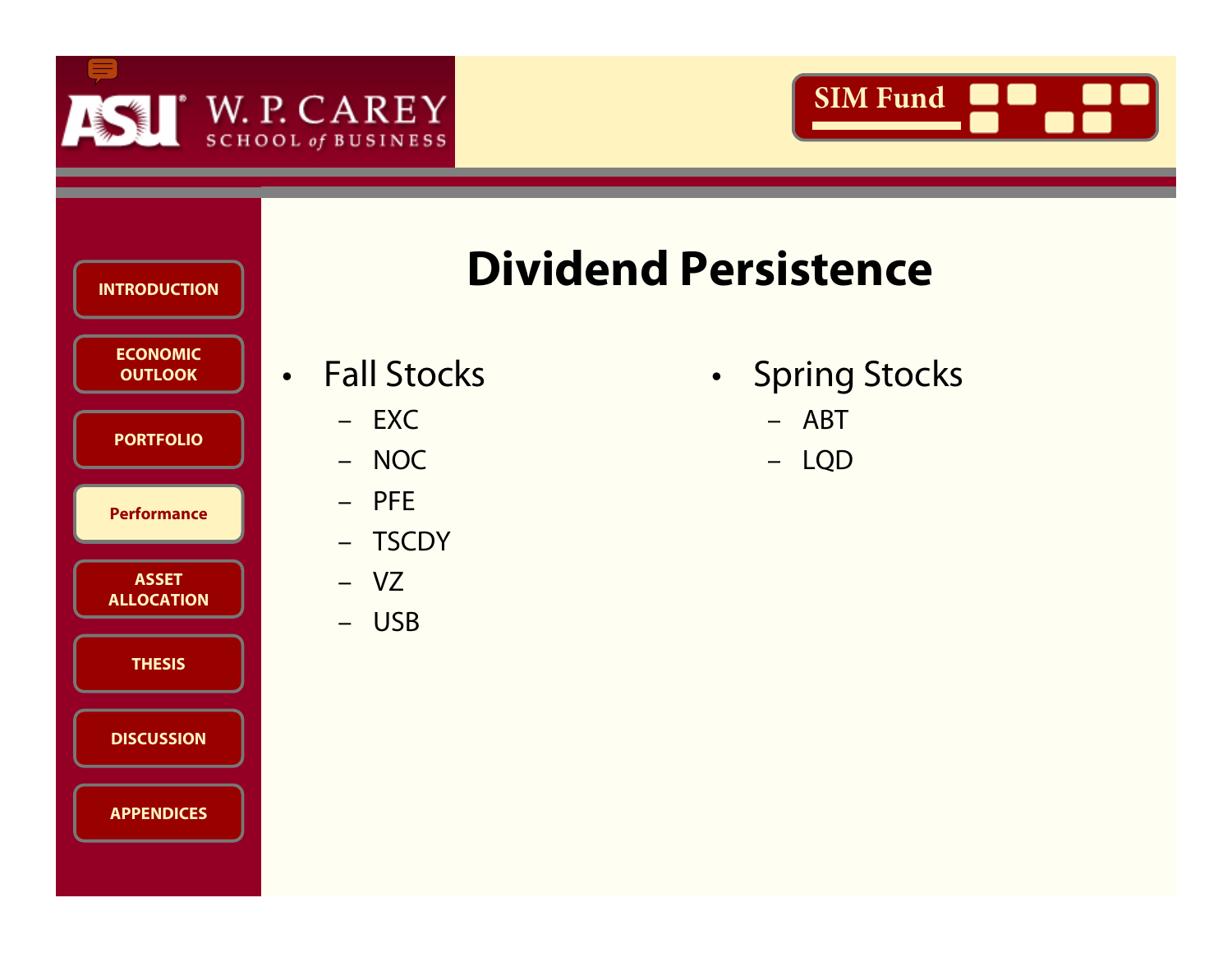







- Fall Performance
	- SIM Fund: ‐19.77%
	- IVE: ‐27.23%
- Spring Performance
	- SIM Fund: ‐5.07%
	- IVE: ‐5.35%
- Overall return during academic year
	- SIM Fund: ‐23.78%
	- IVE: ‐32.93%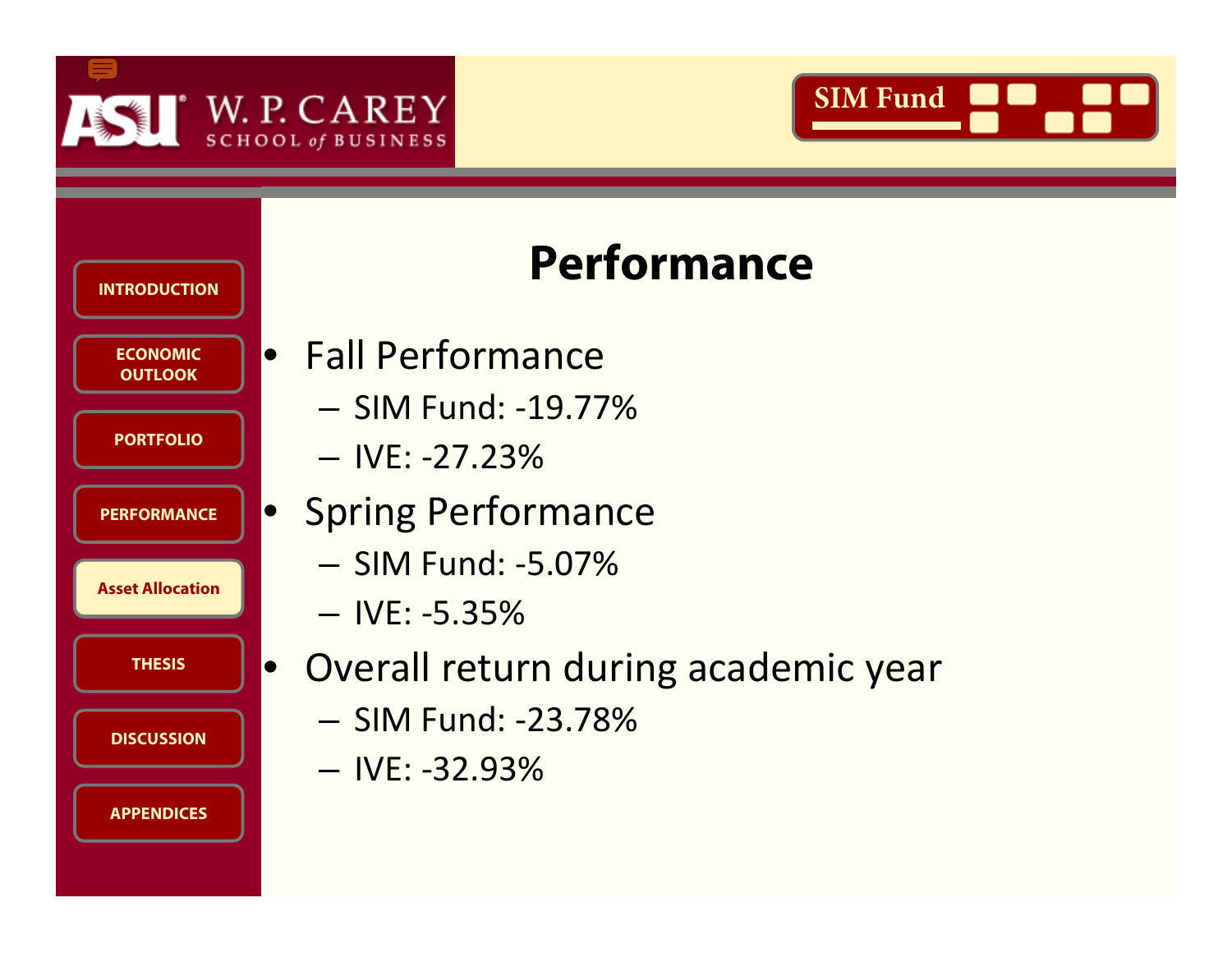



|                                   | <b>SELECTED STOCKS</b>                                        |
|-----------------------------------|---------------------------------------------------------------|
| <b>INTRODUCTION</b>               |                                                               |
| <b>ECONOMIC</b><br><b>OUTLOOK</b> | · Selected stocks                                             |
| <b>PORTFOLIO</b>                  | - GS & DBB vs. USB: Exposure to Financials<br>- GENZ: Genzyme |
| <b>PERFORMANCE</b>                | - UCO                                                         |
| <b>Asset Allocation</b>           |                                                               |
| <b>THESIS</b>                     | Jazmin Medina & Jesse Mayfield                                |
| <b>DISCUSSION</b>                 |                                                               |
| <b>APPENDICES</b>                 |                                                               |
|                                   |                                                               |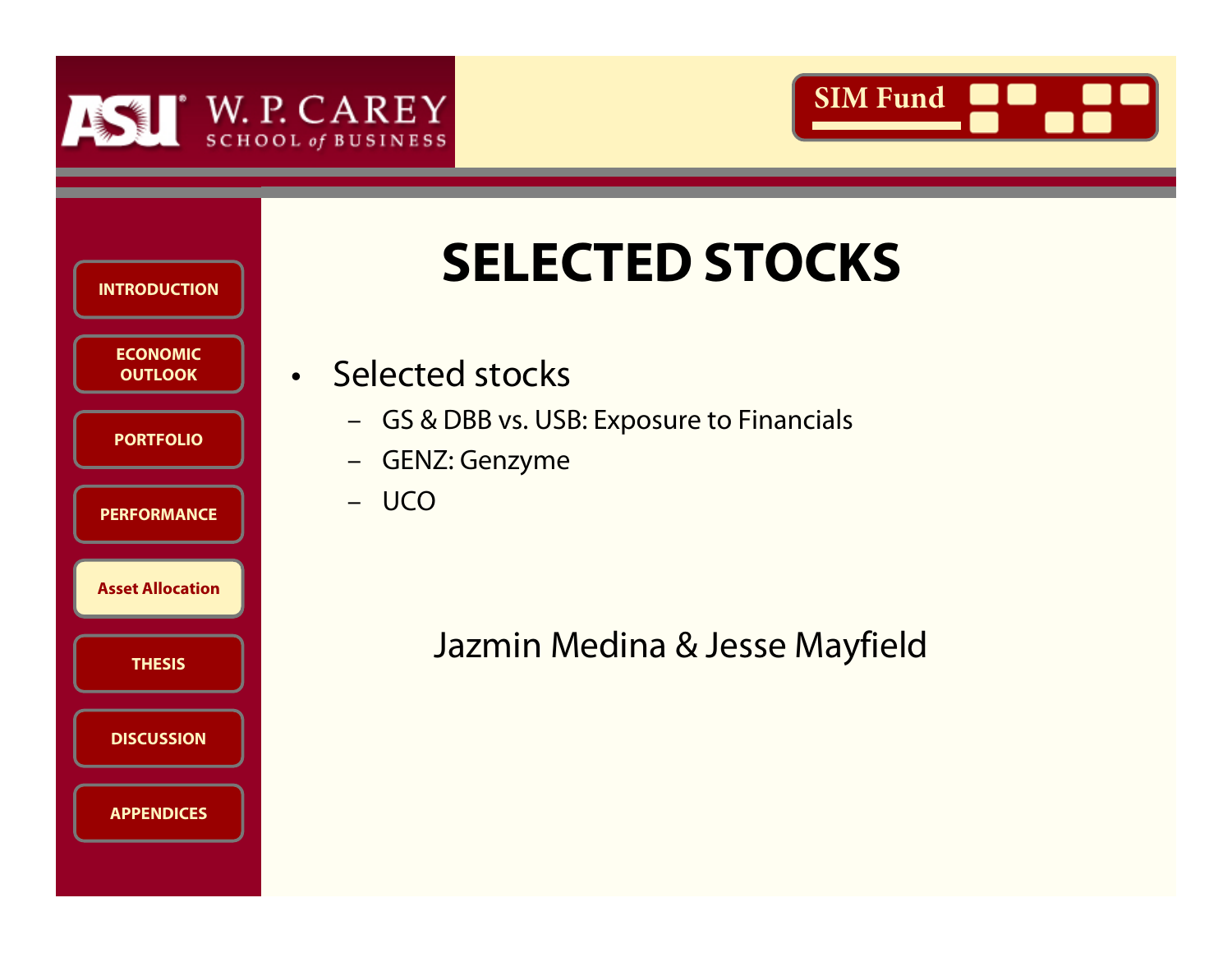



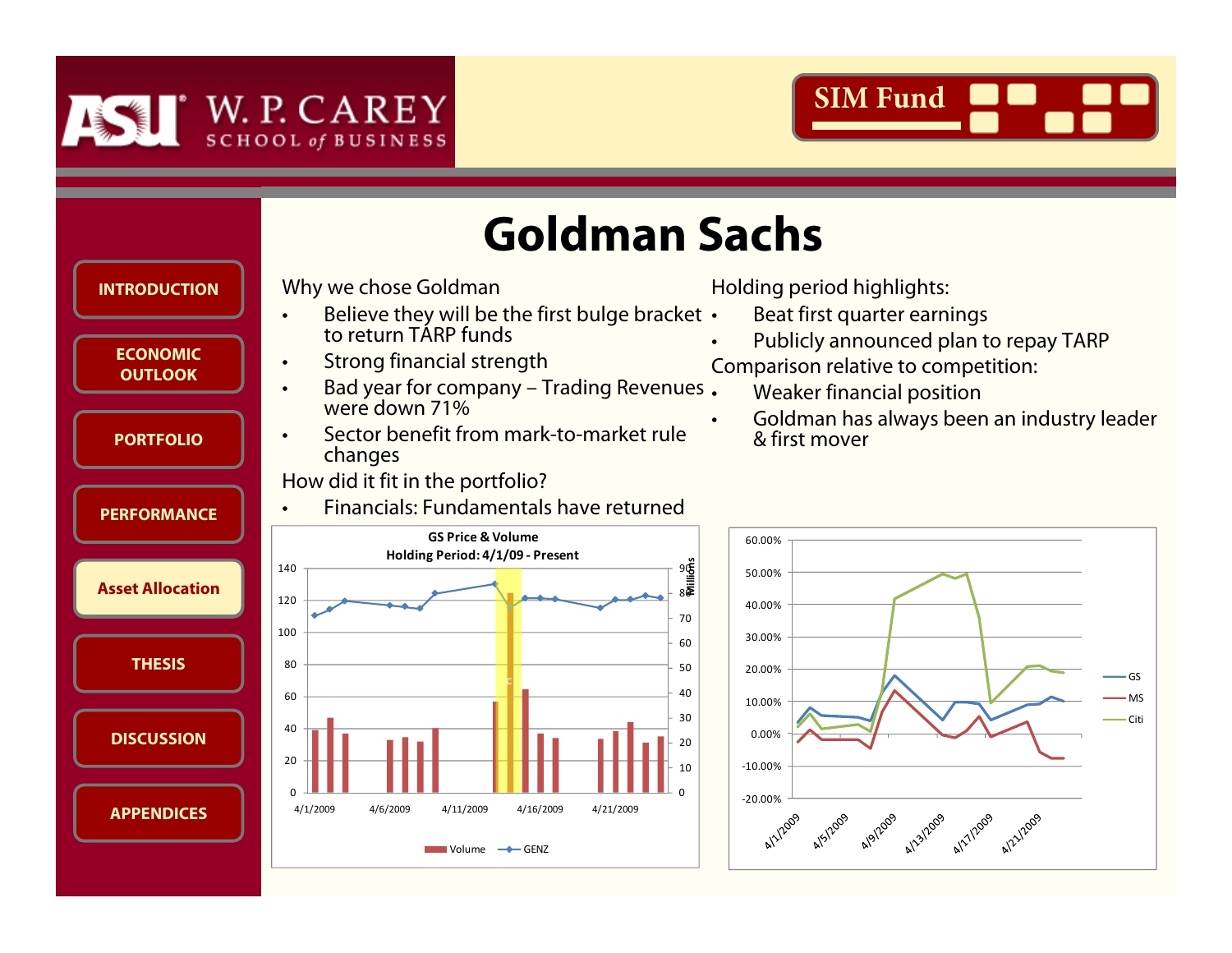



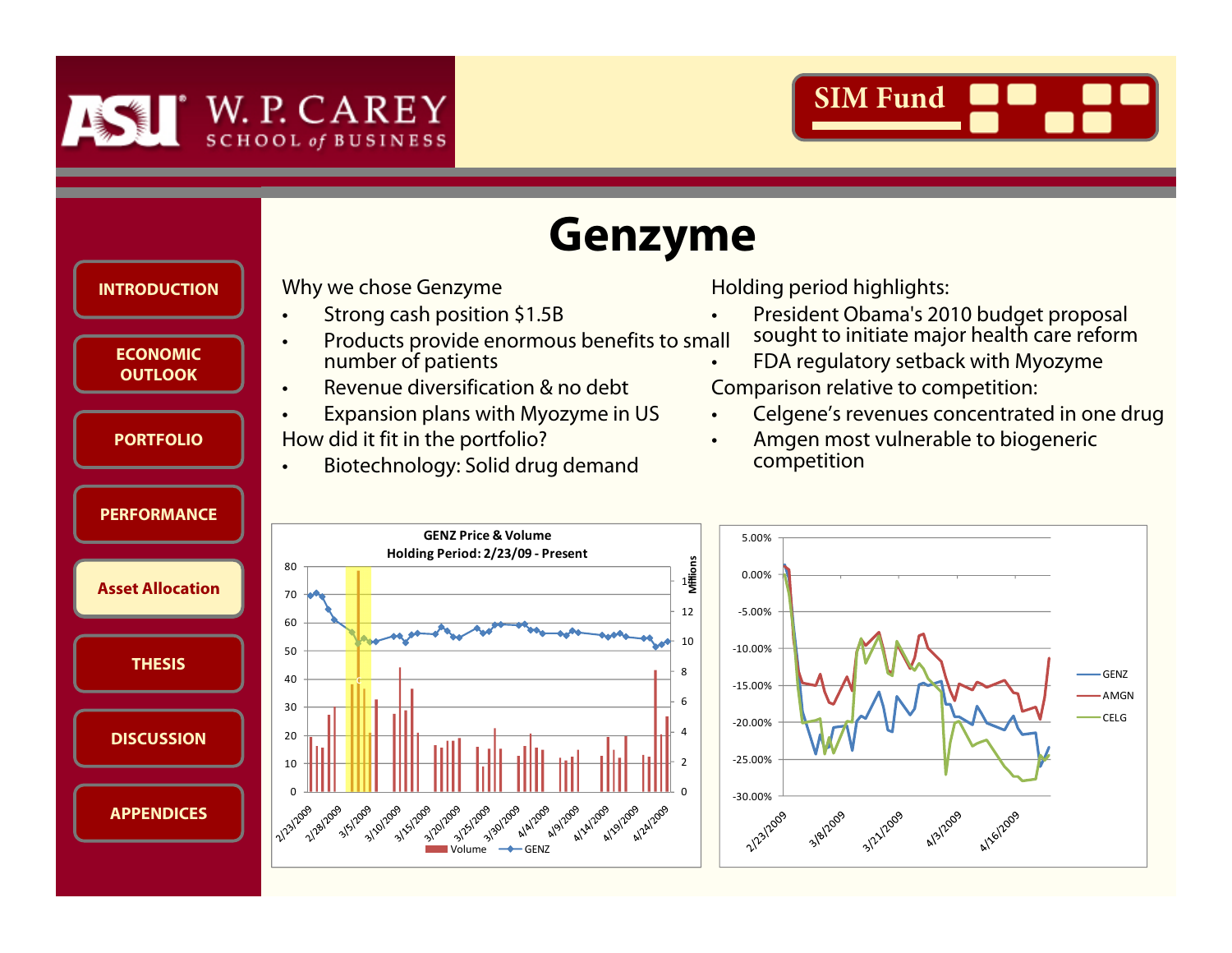



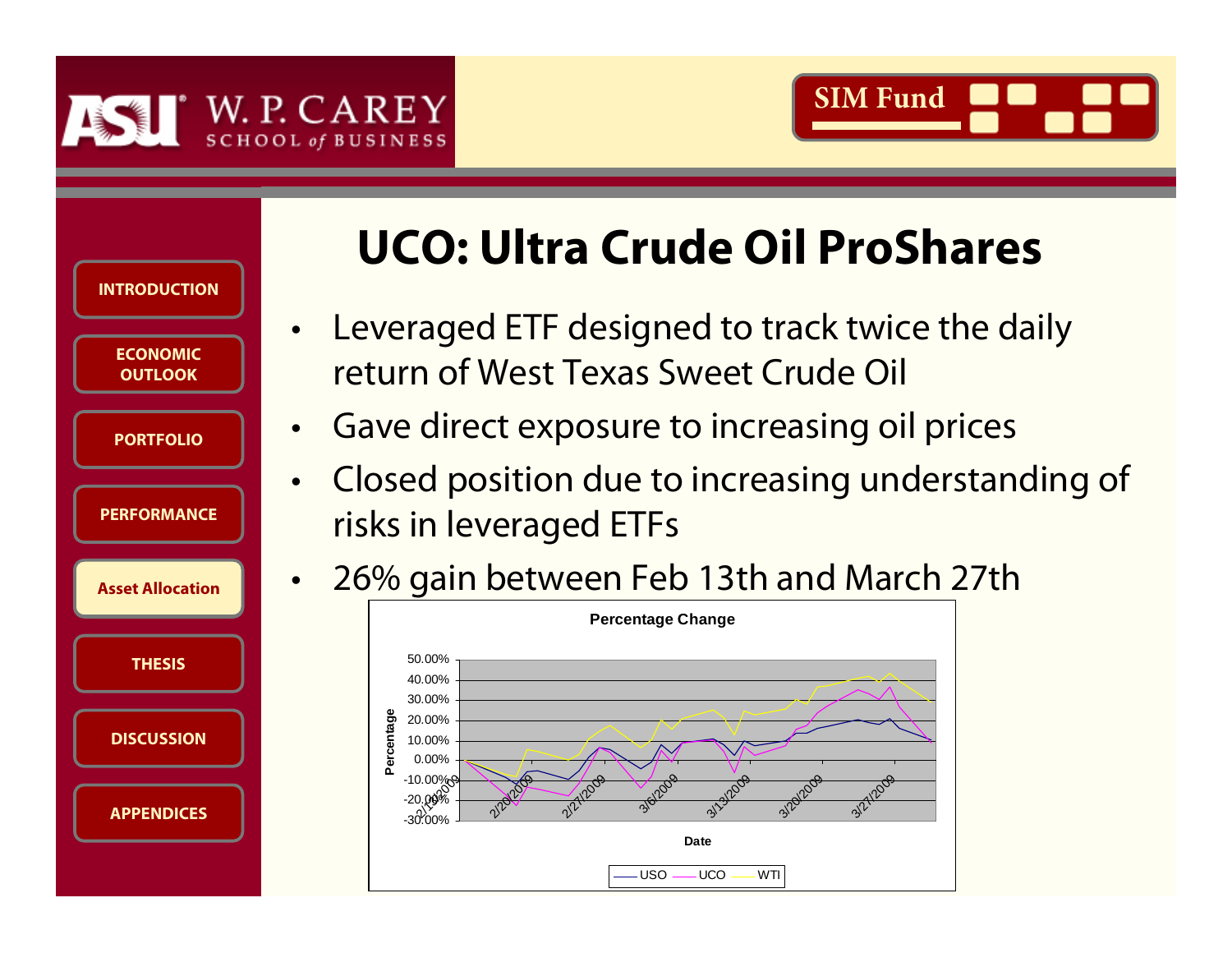



# **Thesis**

| <b>INTRODUCTION</b>               |
|-----------------------------------|
| <b>ECONOMIC</b><br><b>OUTLOOK</b> |
| <b>PORTFOLIO</b>                  |
| <b>PERFORMANCE</b>                |
| <b>ASSET</b><br><b>ALLOCATION</b> |
| <b>Thesis</b>                     |
| <b>DISCUSSION</b>                 |
| <b>APPENDICES</b>                 |

# FORINGING **INVESTIGATION INTO LEVERAGED AT A PORTFOLIO**<br>
DATEGLIO<br> **THESIS FORINANCE**<br> **THESIS COCATION**<br> **Thesis**<br> **Thesis from a Portfolio Management Perspective**

Daniel McAuley & Adam Michelow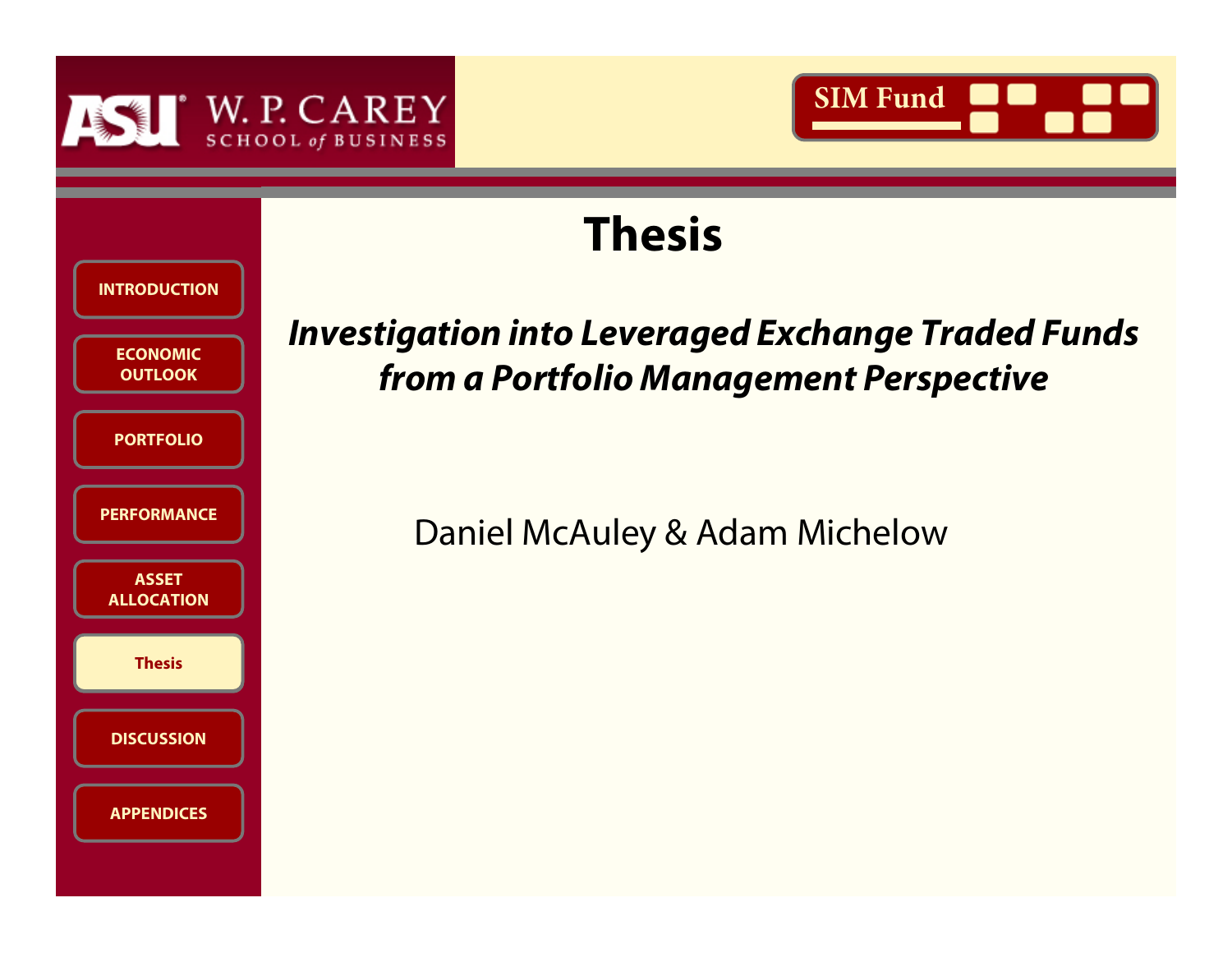



### **PORTFOLIOINTRODUCTIONU.S. Volume Leaders 4/17**

**ECONOMIC ECONOMIC OUTLOOKEconomic OutlookOUTLOOK**

**PORTFOLIOPORTFOLIO**

**PERFORMANCEPERFORMANCE**

**ASSET ASSET ALLOCATIONALLOCATION**

**THESISTHESISThesis**

**DISCUSSIONDISCUSSION**

**APPENDICESAPPENDICES**

|                  |             |                                                 |                   |                                 |               | <b>Why Investigate Lev. ETFs?</b> |
|------------------|-------------|-------------------------------------------------|-------------------|---------------------------------|---------------|-----------------------------------|
| <b>RODUCTION</b> |             |                                                 |                   | <b>U.S. Volume Leaders 4/17</b> |               |                                   |
|                  | Symbol      | <b>Name</b>                                     | <b>Last Trade</b> | <b>Change</b>                   | <b>Volume</b> | These instruments are             |
| <b>CONOMIC</b>   | c           | <b>CITIGROUP</b><br><b>INC</b>                  | 3.65 Apr 17       | $\frac{1}{2}$ 0.36 (8.98%)      | 1,115,304,684 |                                   |
| <b>UTLOOK</b>    | <b>BAC</b>  | <b>BK OF</b><br><b>AMERICA CP</b>               | 10.60 Apr 17      | $\hat{T}$ 0.26 (2.51%)          | 487, 364, 187 | quickly gaining popula            |
|                  | <b>FAS</b>  | <b>FINANCIAL</b><br><b>BULL 3X</b>              | 9.40 Apr 17       | $\uparrow$ 0.36 (3.98%)         | 319,975,260   |                                   |
|                  | <b>SPY</b>  | S&P DEP<br><b>RECEIPTS</b>                      | 87.08 Apr 17      | $\hat{T}$ 0.58 (0.67%)          | 262,648,937   |                                   |
| <b>DRTFOLIO</b>  | <b>FAZ</b>  | <b>FINANCIAL</b><br>BEAR 3X                     | 8.90 Apr 17       | $\bullet$ 0.42 (4.51%)          | 231,914,243   | Many investors are                |
|                  | <b>XLF</b>  | <b>FINANCIAL SEL</b><br><b>SPDR</b>             | 11.11 Apr 17      | $\uparrow$ 0.14 (1.28%)         | 228,394,077   | unaware of the lack of            |
|                  | <b>GE</b>   | <b>GEN ELECTRIC</b><br><b>CO</b>                | 12.39 Apr 17      | $\uparrow$ 0.12 (0.98%)         | 223,472,721   |                                   |
| <b>FORMANCE</b>  | <b>WFC</b>  | <b>WELLS FARGO</b><br>& CO NEW                  | 20.26 Apr 17      | 10.81(4.16%)                    | 166,941,535   | accurate tracking at th           |
|                  | <b>AIG</b>  | AMER INTL<br><b>GROUP INC</b>                   | 1.62 Apr 17       | $\bigstar$ 0.07 (4.14%)         | 162,389,027   |                                   |
| <b>ASSET</b>     | <b>UYG</b>  | <b>ULTRA</b><br><b>FINANCIALS</b><br><b>PRO</b> | 3.79 Apr 17       | 10.12(3.27%)                    | 148, 313, 269 | specified leverage ration         |
| <b>LOCATION</b>  | QQQQ        | PowerShares<br>Exchange-<br><b>Traded Fun</b>   | 33.31 Apr 17      | 10.07(0.21%)                    | 129,835,395   |                                   |
|                  | <b>JPM</b>  | <b>JP MORGAN</b><br>CHASE CO                    | 33.26 Apr 17      | $\hat{T}$ 0.02 (0.06%)          | 104,962,031   | Our personal experien             |
| <b>Thesis</b>    | <b>DRYS</b> | DryShips Inc.                                   | 7.17 Apr 17       | <b>1.62</b> (29.19%)            | 86,858,737    |                                   |
|                  | <b>PFE</b>  | <b>PFIZER INC</b><br>Fifth Third                | 14.16 Apr 17      | 10.26(1.87%)                    | 72,737,787    | with UCO during the               |
|                  | <b>FITB</b> | Bancorp                                         | 4.83 Apr 17       | $\uparrow$ 0.51 (11.81%)        | 71,050,172    |                                   |
|                  | <b>INTC</b> | Intel<br>Corporation                            | 15.60 Apr 17      | $\bigstar$ 0.29 (1.83%)         | 67,299,624    | semester                          |
| <b>SCUSSION</b>  | <b>RF</b>   | <b>REGIONS</b><br><b>FINANCIAL CP</b>           | 7.23 Apr 17       | $\uparrow$ 0.53 (7.91%)         | 62,195,293    |                                   |
|                  | <b>MSFT</b> | Microsoft<br>Corporation                        | 19.20 Apr 17      | $\bigstar$ 0.56 (2.83%)         | 61,398,450    |                                   |
|                  | <b>EFA</b>  | <b>ISHARES MSCI</b><br><b>EAFE FD</b>           | 40.97 Apr 17      | $\bigstar$ 0.14 (0.34%)         | 61,325,753    |                                   |
| <b>PENDICES</b>  | <b>SSO</b>  | <b>ULTRA</b><br>S&P500<br><b>PROSHRS</b>        | 23.56 Apr 17      | $\hat{T}$ 0.23 (0.99%)          | 57,211,387    |                                   |

- • These instruments are quickly gaining popularity
- • Many investors are unaware of the lack of accurate tracking at the specified leverage ratio
- •• Our personal experience with UCO during the semester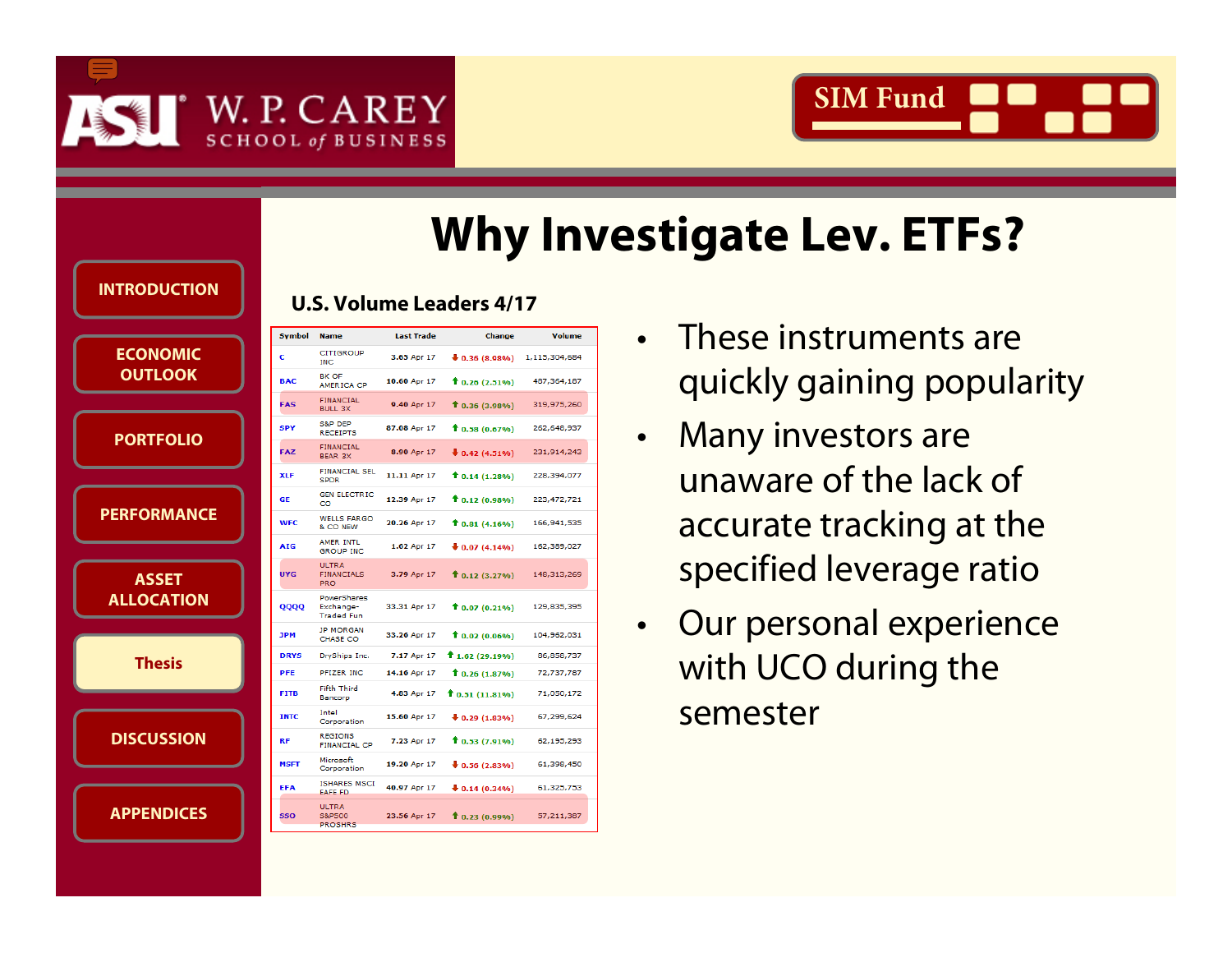



|                                   | <b>Sources of Compounding Error</b> |                                                          |           |                                                          |                                     |  |  |  |
|-----------------------------------|-------------------------------------|----------------------------------------------------------|-----------|----------------------------------------------------------|-------------------------------------|--|--|--|
| <b>INTRODUCTION</b>               |                                     | <b>2 Day Compounding Error</b>                           |           |                                                          |                                     |  |  |  |
| <b>ECONOMIC</b><br><b>OUTLOOK</b> | Index A                             | <b>Beg. Value</b>                                        | 10%       | Day 1 Perf Day 2 Perf Gain/Loss<br>$-9\%$                |                                     |  |  |  |
| <b>PORTFOLIO</b>                  | <b>Traditional ETF</b>              | 10,000                                                   | 11,000    | 10,010                                                   | 0.10%                               |  |  |  |
| <b>PERFORMANCE</b>                | UltraShort ETF                      | 10,000                                                   | 8,000     | 9,440                                                    | $-5.60%$                            |  |  |  |
| <b>ASSET</b><br><b>ALLOCATION</b> | <b>Holding Period</b>               |                                                          | $\bullet$ | As holding period prolongs,<br>compounding error becomes |                                     |  |  |  |
| <b>Thesis</b>                     |                                     | <b>Compounding Error</b>                                 |           | increasingly severe due to the<br>leverage trap          |                                     |  |  |  |
| <b>DISCUSSION</b>                 |                                     | Volatility - Underlying Index Increasing volatility only |           |                                                          |                                     |  |  |  |
| <b>APPENDICES</b>                 |                                     | <b>Compounding Error</b>                                 |           |                                                          | magnifies this compounding<br>error |  |  |  |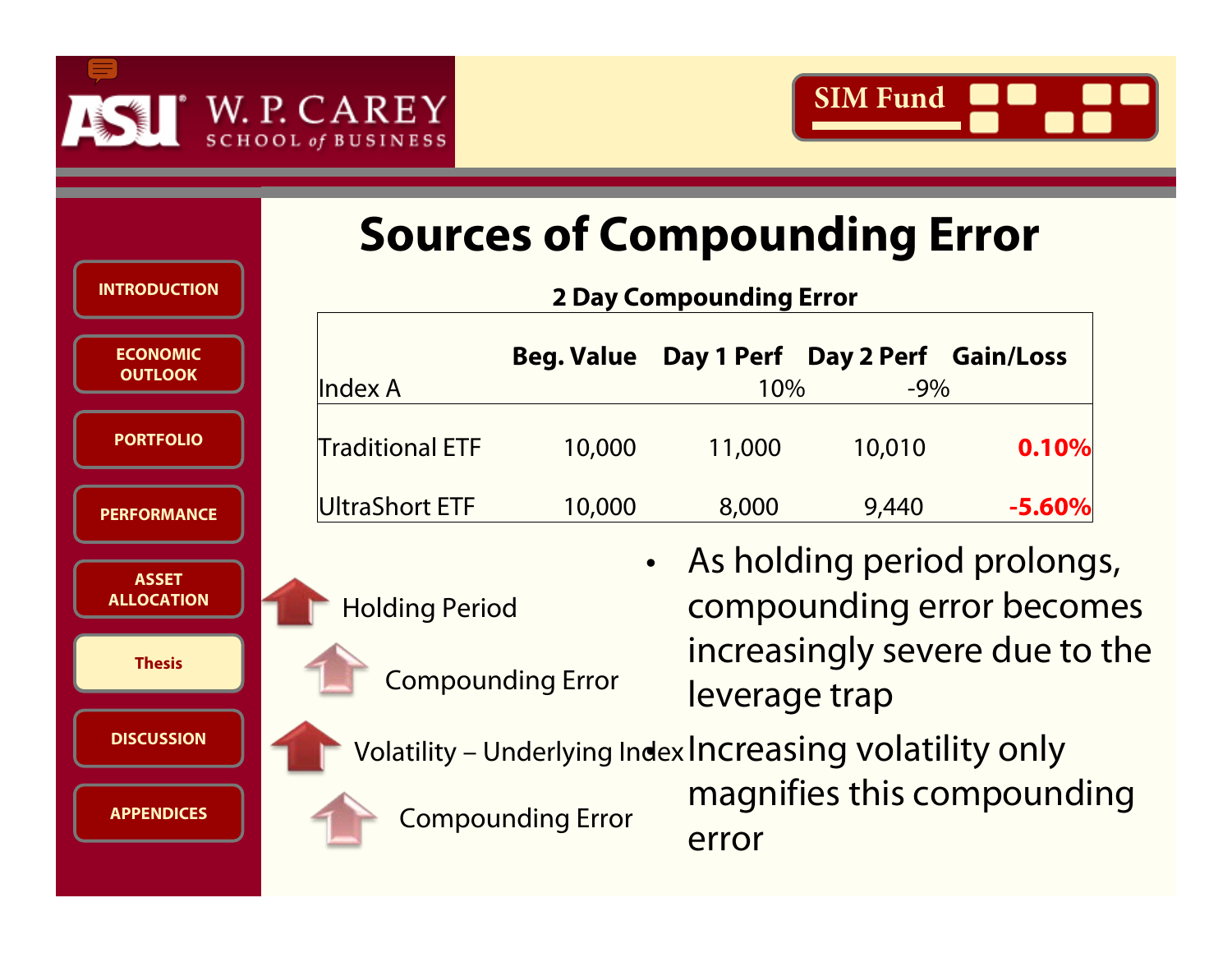



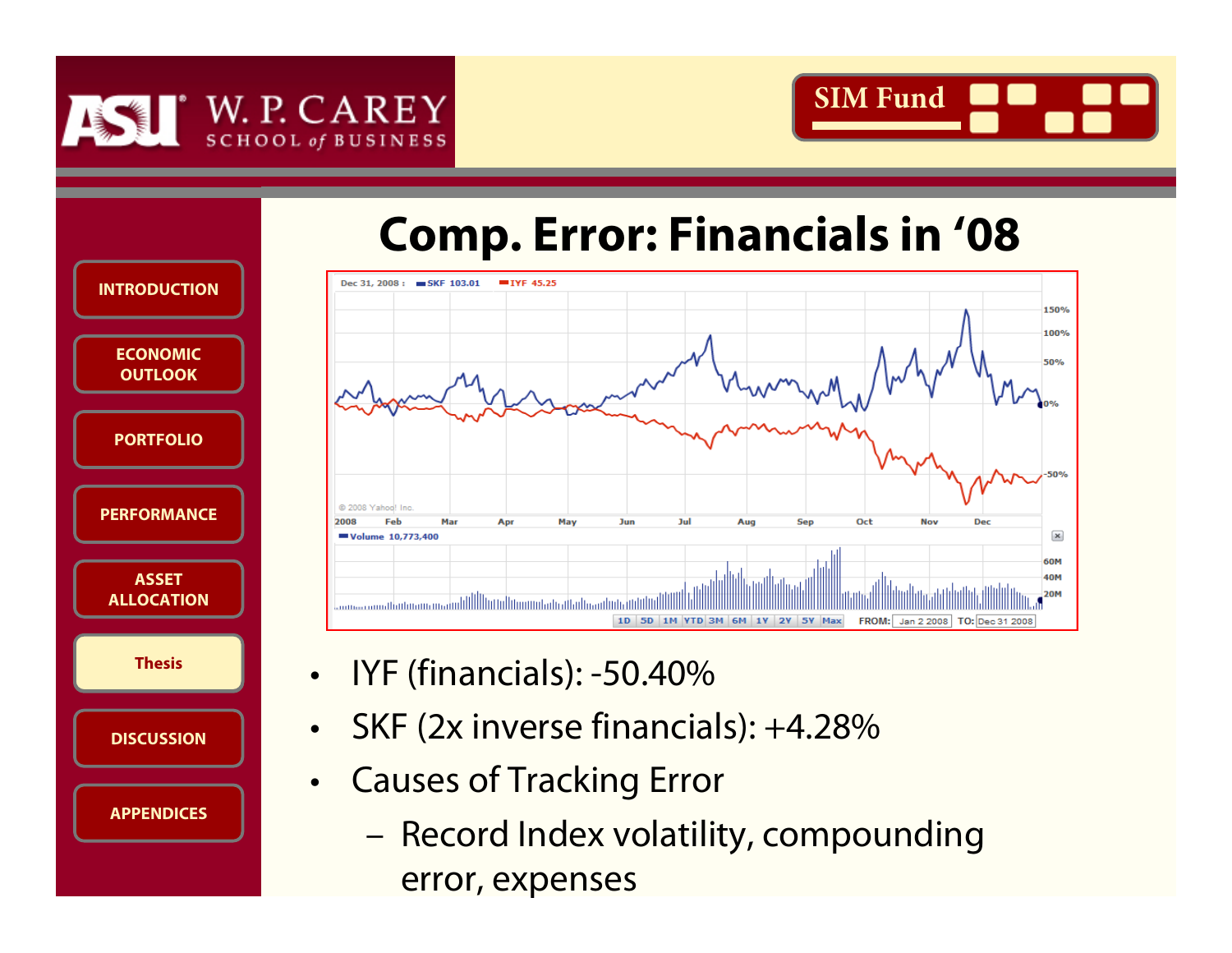



| <b>Conclusions</b> |
|--------------------|
|                    |



- •Investors should not expect 2x or 3x returns in LT
- • Higher returns are possible, but come with an excess amount of risk
- • Investors should remain wary of holding leveraged ETFs longer than 1 day
	- – These securities are only appropriate as speculative trading vehicles for short-term directional bets
- • Policy Proposal
	- –Greater disclosure
	- – Limit trading to those who sign disclosure similar to a margin or option agreement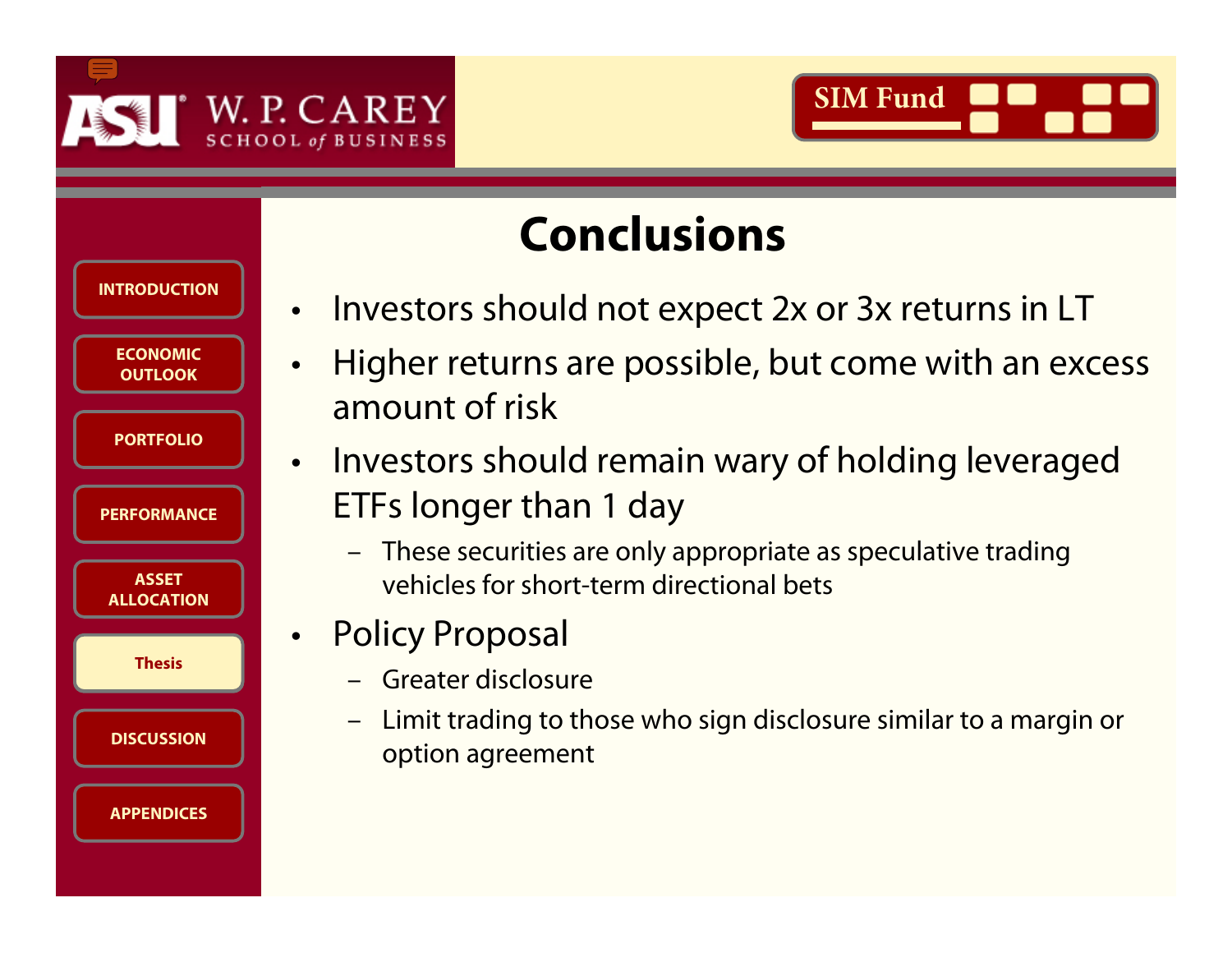





## **Lessons Learned & Discussion**

JiaQi Bao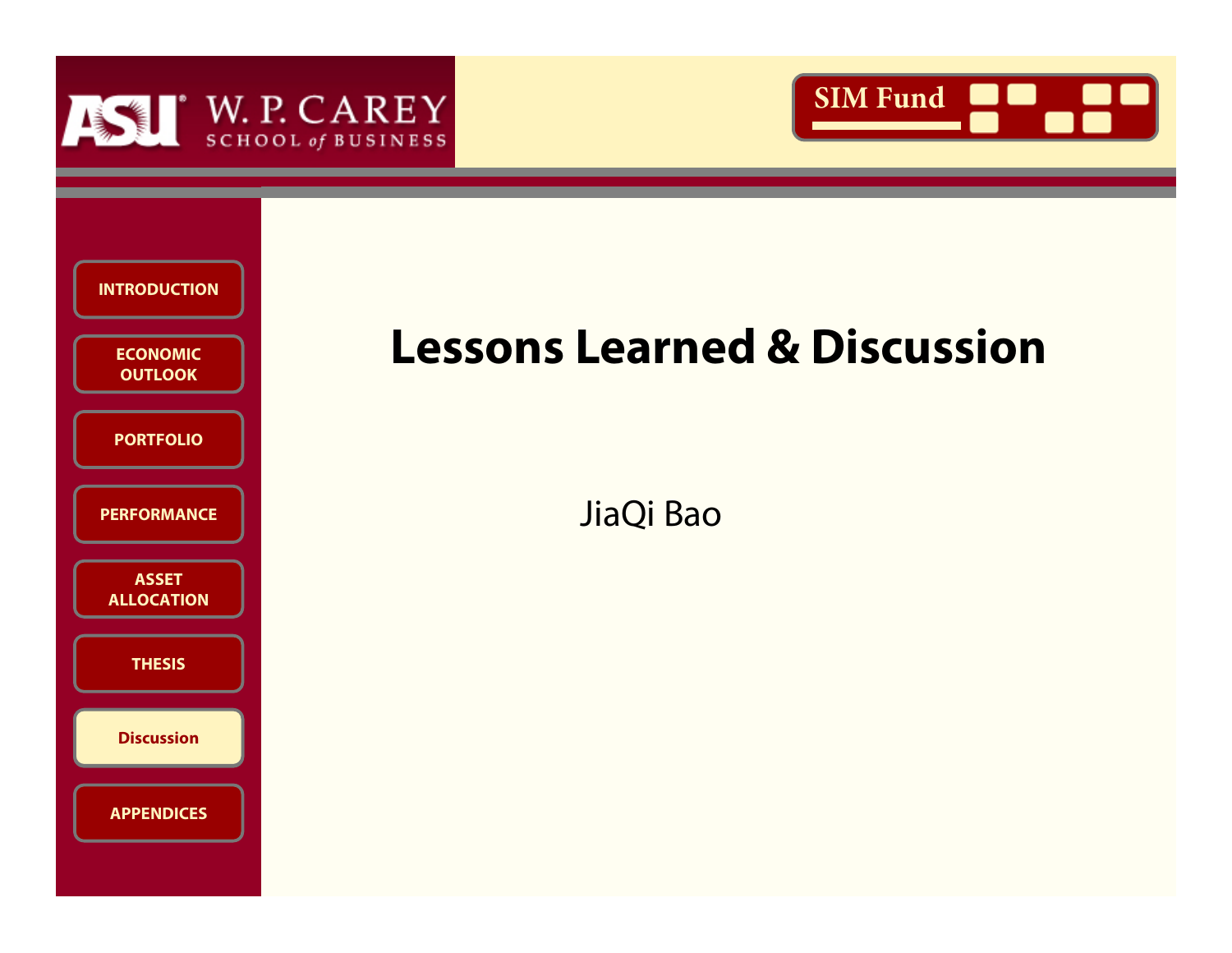

•





# **Lessons Learned**

## The importance of

- –A flexible, structured framework
- –Due diligence in new financial products
- –Formulating and maintaining an independent view
- During our holding period (Jan. 13 April 14):
	- – S&P 500: 870 - 670 – 860
		- •Dropped below 700 for the first time since 1996
	- Dow Jones Industrial Average
		- $\bullet$ Dropped below 6,800 mark for the first time in 12 years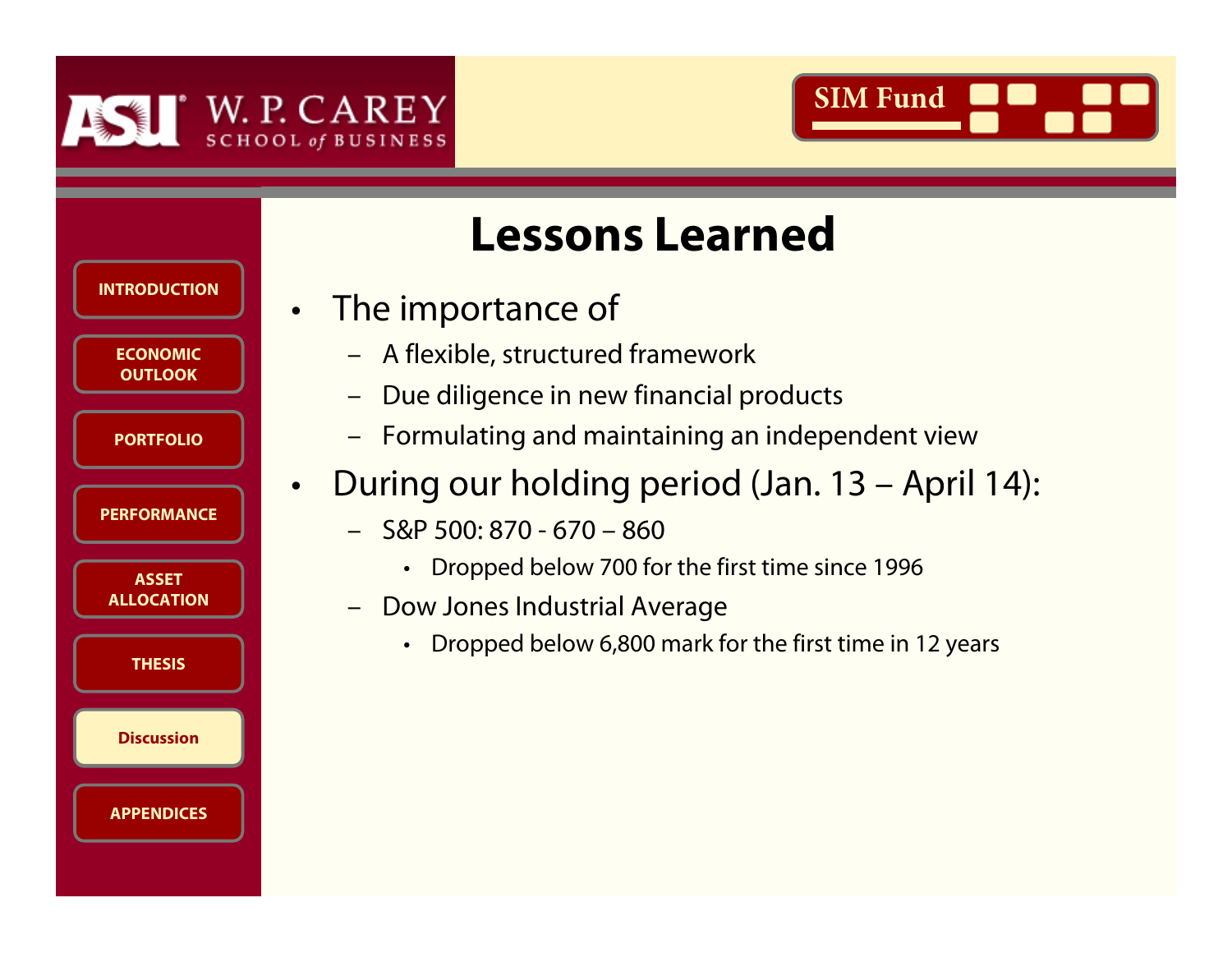





# **Thank You!**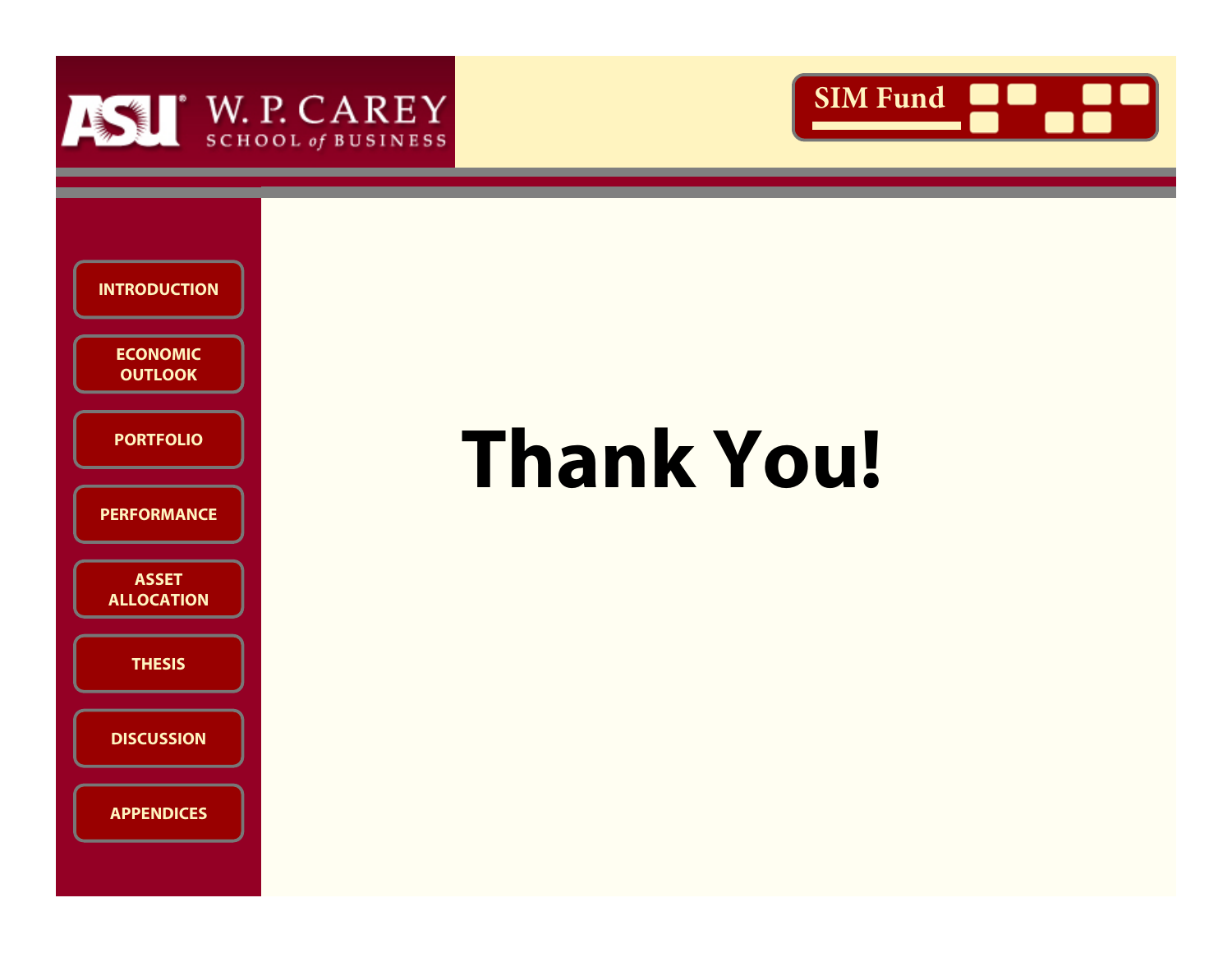



# **Appendices**

| <b>INTRODUCTION</b>               |  |
|-----------------------------------|--|
| <b>ECONOMIC</b><br><b>OUTLOOK</b> |  |
| <b>PORTFOLIO</b>                  |  |
| <b>PERFORMANCE</b>                |  |
| <b>ASSET</b><br><b>ALLOCATION</b> |  |
| <b>THESIS</b>                     |  |
| <b>DISCUSSION</b>                 |  |
| <b>Appendices</b>                 |  |

- •List of Fund Holdings
- •Transaction History
- •Daily Fund Performance & Events
- •Economic Overview
- $\bullet$ Analyst Report
- $\bullet$ Attribution Analysis
- $\bullet$ Team Biographies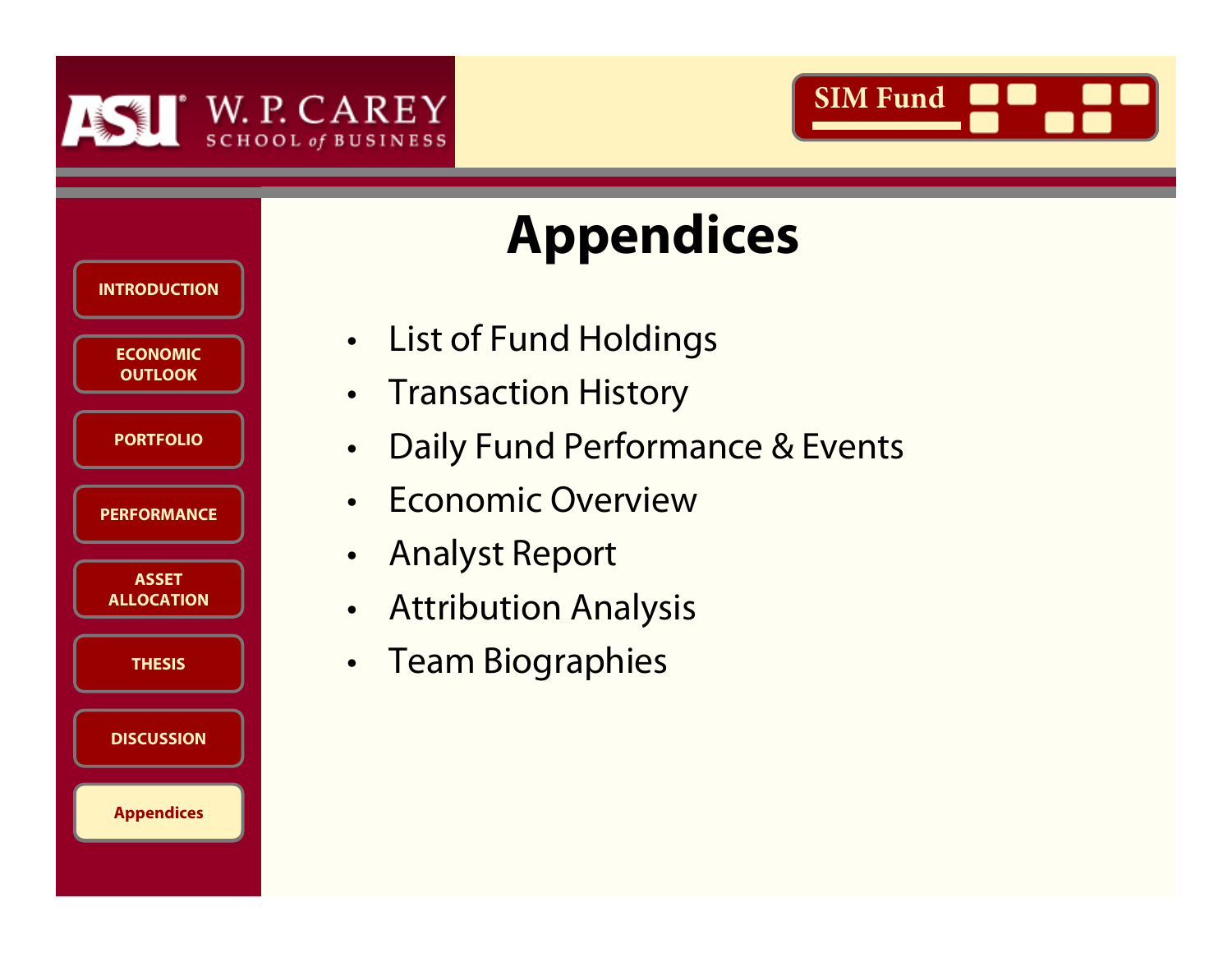



### **ECONOMIC ECONOMIC OUTLOOKEconomic OutlookOUTLOOKPORTFOLIOPORTFOLIOPERFORMANCEPERFORMANCEASSET ASSET ALLOCATIONALLOCATIONTHESISTHESISDISCUSSIONDISCUSSIONPORTFOLIOINTRODUCTIONAppendices APPENDICESAppendices Fund Holdings**  $\bullet$  Exelon Corporation (EXC) –nuclear operator • US Bancorp (USB) • Verizon Communications (VZ) •• Goldman Sachs, Inc (GS) –management firm •–market

- Electricity generating and distributing company; leading U.S.
- Financial services holding company; sixth-largest bank in the U.S.
- Broadband and telecom company; Dow component
- Northrop Grumman Corporation (NOC)
	- Aerospace & Defense technology company
	- A global investment bank, securities and investment
- IBoxx Investment Grade Bonds (LQD)
	- A fund that seeks to track the investment grade corporate bond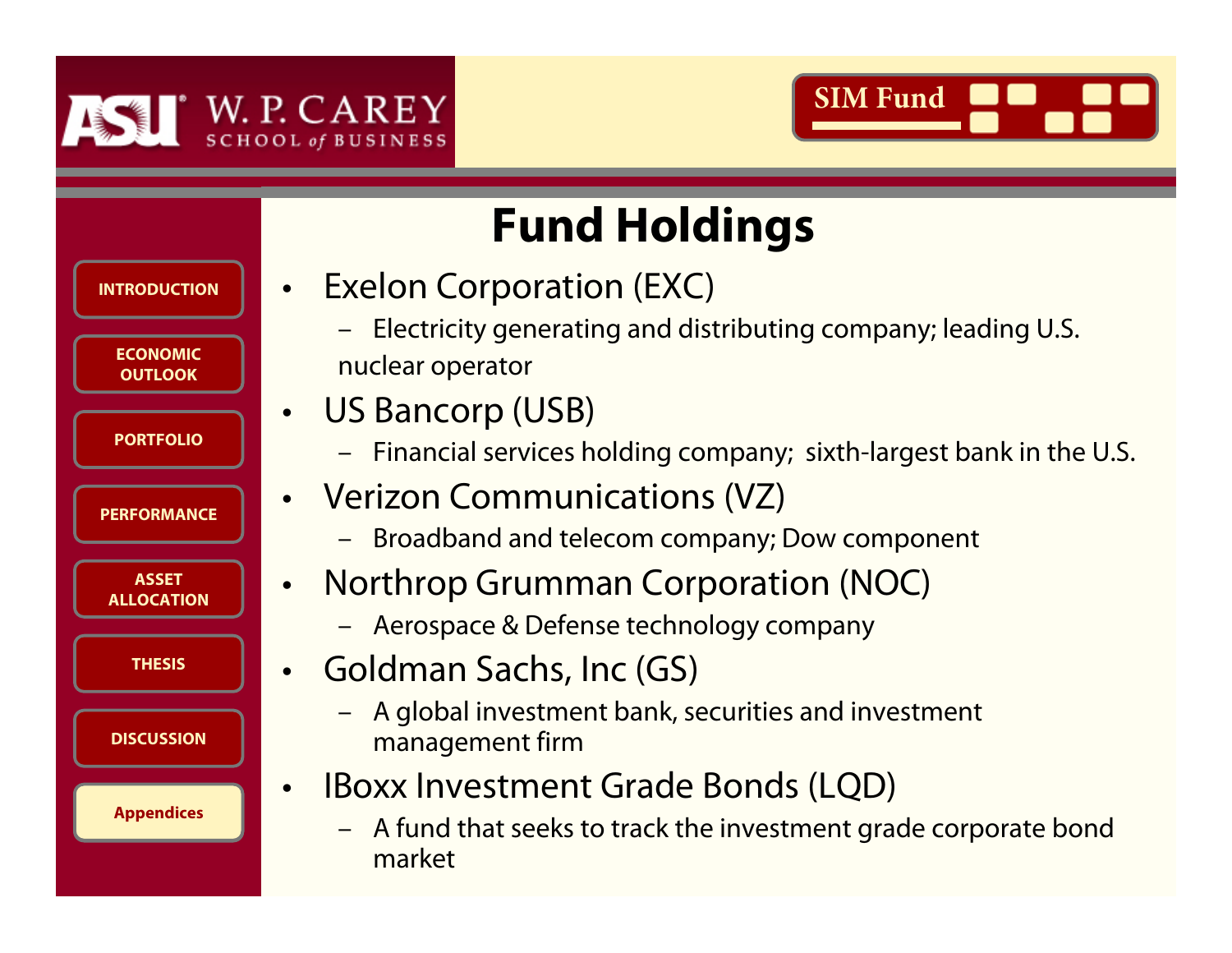

•

•





# **Fund Holdings**

- The Proctor & Gamble Company (PG)
	- –Global branded consumer goods firm
- • Genzyme Corporation (GENZ)
	- –Bio tech firm focusing on genetic and lysosomal storage disorders
- Abbott Laboratories (ABT)
	- – Engages in discovery, development, manufacturing & sale of health products
- The Kroger Co. (KR)
	- –United States based retailer
- • Exxon Mobil Corporation (XOM)
	- –Global oil and gas company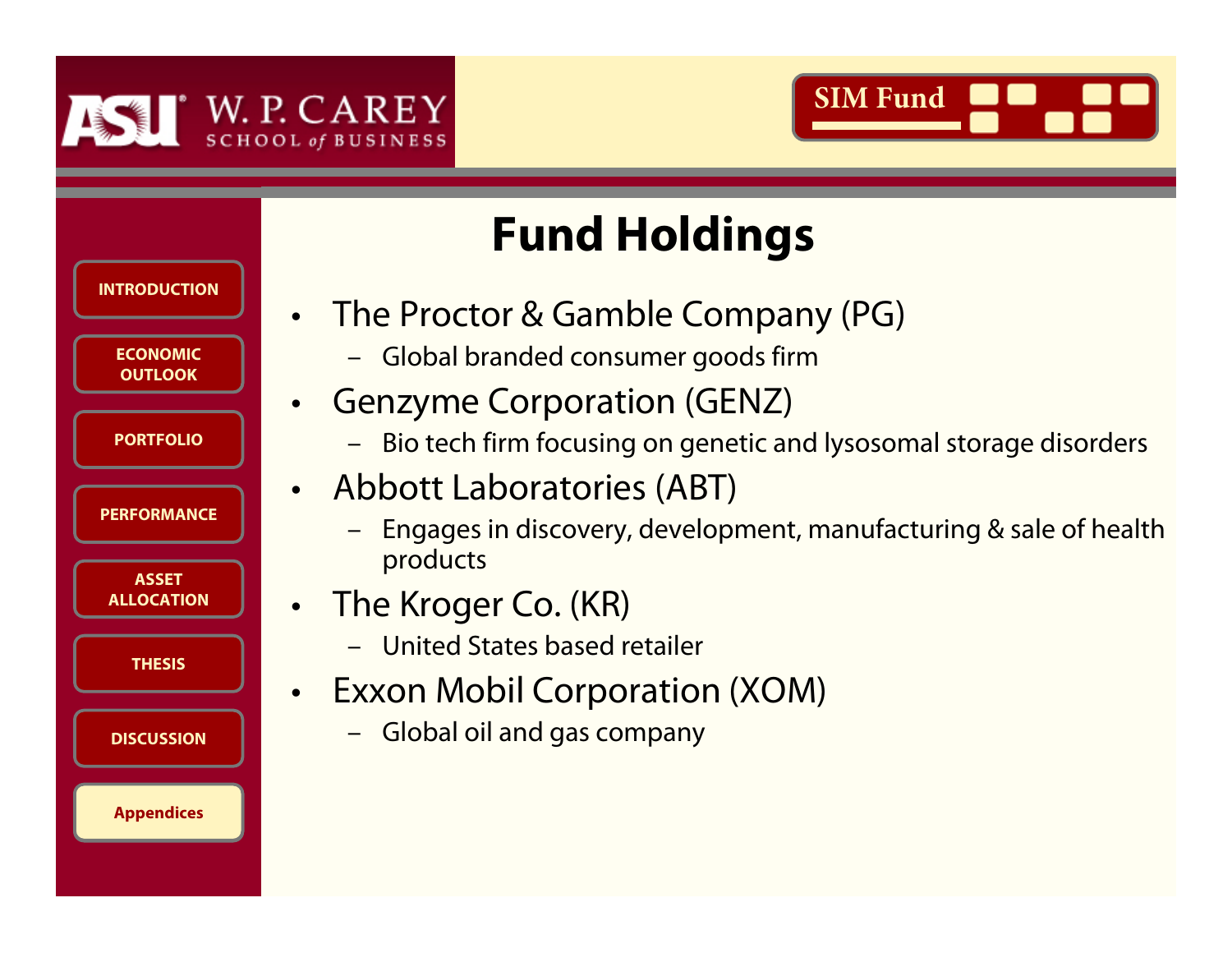





# **Transaction History**

- Buys (Returns current as of market close 4/28):
	- EXC (9/26): 210 shares @ \$67.70, Return: -33.31%
	- NOC (9/26): 230 shares @ \$62.99, Return: -23.37%
	- –TSCDY (9/26): 685 shares @ \$20.85 , Sold
	- PFE (9/26): 775 shares @ \$17.96 , Sold
	- RIG (9/29): 100 shares @ \$114.19 , Sold
	- USB (9/29): 375 shares @ \$33.54 , Return: -47.29%
	- VZ (9/29): 400 shares @ \$31.05 , Return: -0.29%
	- UCO (2/13): 1000 shares @ \$7.61, Sold
	- PG (2/23): 250 shares @ \$50.01, Return: -0.64%
	- GENZ (2/25): 180 shares @ \$69.41, Return: -21.35%
	- –LQD (3/16): 135 shares @ \$92.77, Return: 3.27%

(Continued on next page)